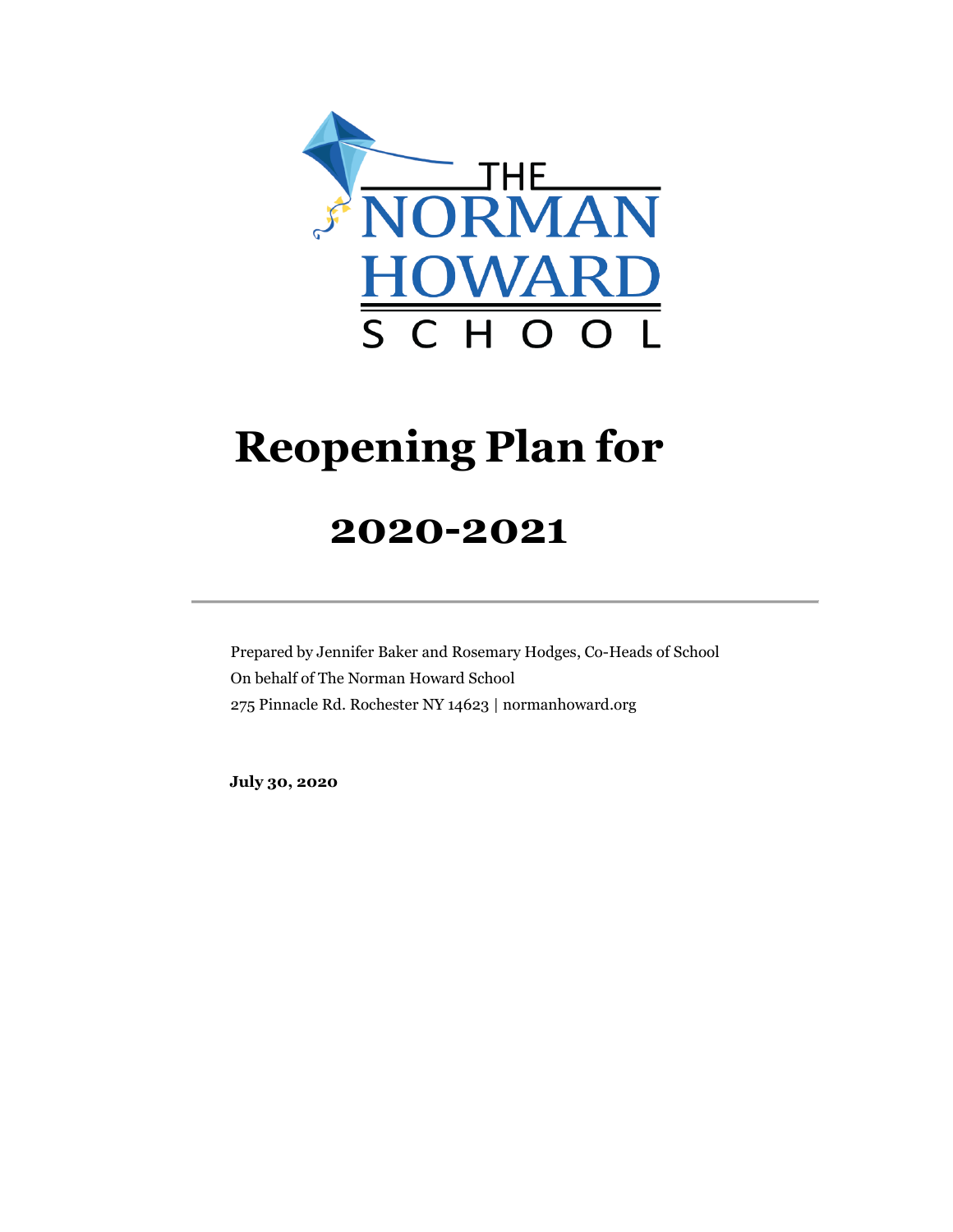# **Table of Contents**

| <b>Introduction</b>                                             | $\overline{\mathbf{4}}$ |
|-----------------------------------------------------------------|-------------------------|
| <b>Section 1: Communication/Family and Community Engagement</b> | $\overline{\mathbf{5}}$ |
| <b>Section 2: Health and Safety</b>                             | 6                       |
| Admittance to the Building                                      | 6                       |
| <b>Health Checks</b>                                            | 6                       |
| <b>Mandatory Daily Online Screenings</b>                        | 6                       |
| <b>Positive Screens</b>                                         | 9                       |
| Protections for Individuals Conducting Screenings               | 9                       |
| <b>Staff and Student Testing</b>                                | 10                      |
| <b>Management of Ill Persons</b>                                | 10                      |
| <b>Immediate Response and Cleaning Protocols</b>                | 10                      |
| <b>Contact Tracing Support</b>                                  | 11                      |
| Returns to School                                               | 11                      |
| Face Coverings and Personal Protection Equipment (PPE)          | 12                      |
| Who Must Where Them and When                                    | 12                      |
| <b>General Guidelines</b>                                       | 12                      |
| Provision of Masks                                              | 13                      |
| Hygiene                                                         | 13                      |
| Handwashing                                                     | 13                      |
| <b>Cleaning and Disinfection</b>                                | 14                      |
| <b>Section 3: Facilities</b>                                    | 16                      |
| <b>Utilization of Space</b>                                     | 16                      |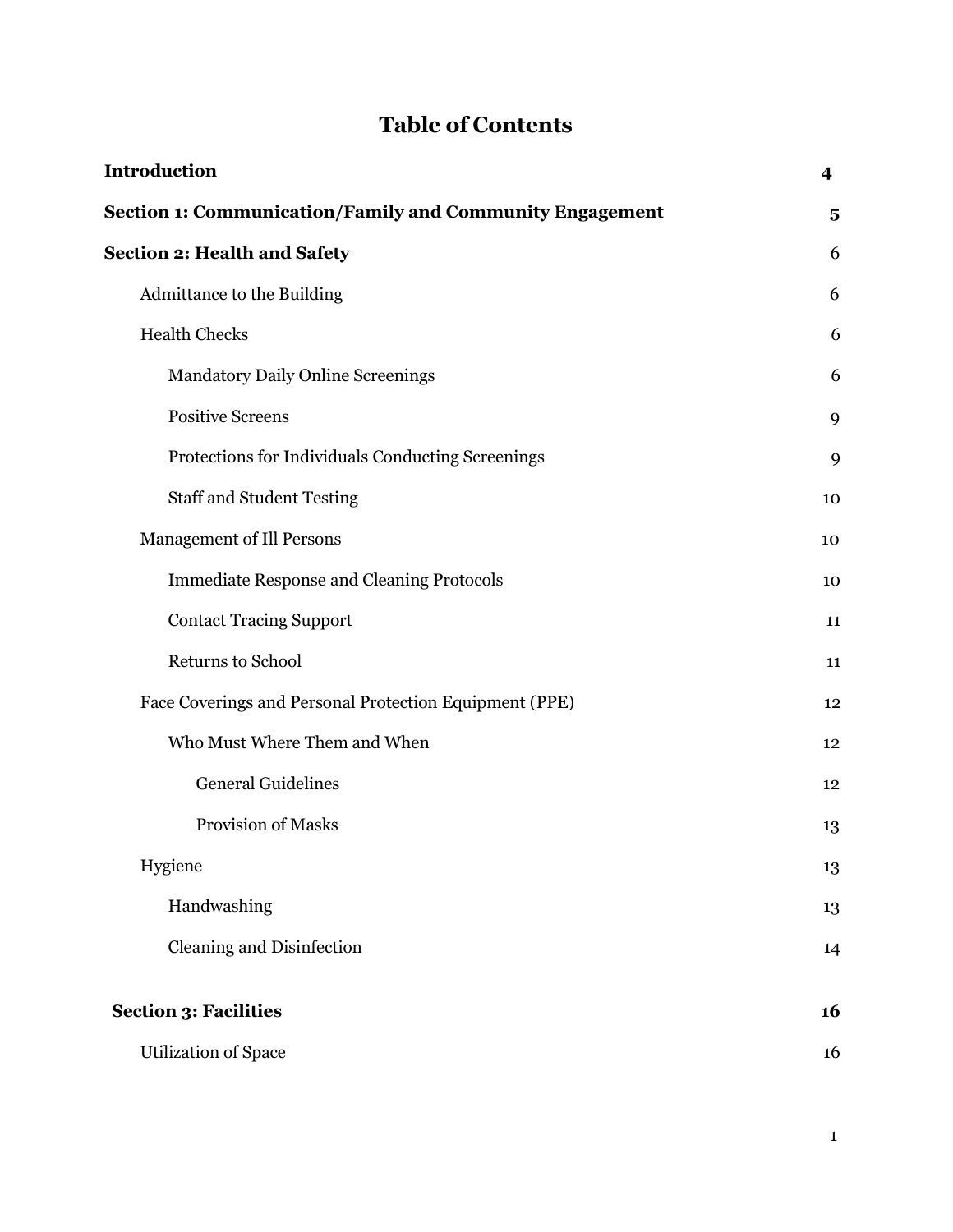| Cleaning and Disinfection After a Suspected or Confirmed COVID-19 Case | 16 |
|------------------------------------------------------------------------|----|
| Restroom                                                               | 16 |
| <b>Social Distancing</b>                                               | 17 |
| <b>Creation of Cohorts</b>                                             | 17 |
| <b>Space Configurations</b>                                            | 17 |
| Classrooms                                                             | 17 |
| <b>Common Areas</b>                                                    | 18 |
| <b>Safety Drills</b>                                                   | 18 |
| Ventilation and Plumbing                                               | 18 |
| <b>Section 4: Child Nutrition</b>                                      | 19 |
| <b>Section 5: Transportation</b>                                       | 20 |
| <b>Section 6: Social-Emotional Well-Being</b>                          | 21 |
| <b>Support Team</b>                                                    | 21 |
| <b>Curricular Programs</b>                                             | 21 |
| School Procedures and Teacher/Staff Professional Development           | 22 |
| <b>Section 7: School Schedules</b>                                     | 23 |
| Arrival, Departure, and Scheduling                                     | 23 |
| Social Distancing Considerations for Faculty and Staff                 | 23 |
| <b>In-Person Instruction</b>                                           | 23 |
| Days per week                                                          | 24 |
| Cohorts                                                                | 24 |
| <b>Hybrid Learning</b>                                                 | 24 |
| <b>Remote Learning</b>                                                 | 24 |
| Extracurriculars                                                       | 24 |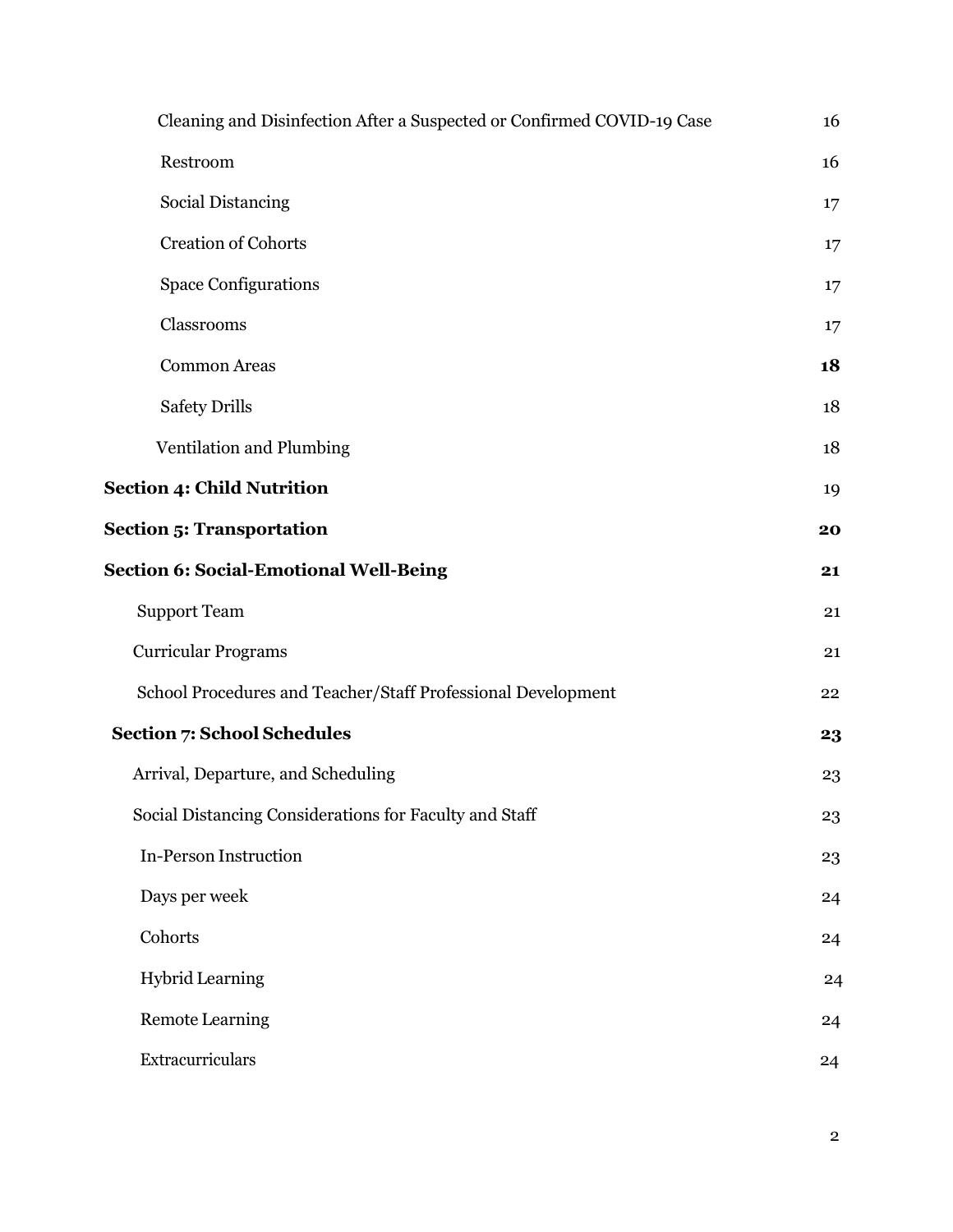| <b>Section 8: Attendance and Chronic Absenteeism</b><br>Chronic Absenteeism | 25<br>25 |
|-----------------------------------------------------------------------------|----------|
| Metrics Used in Decision-Making                                             | 25       |
| Metrics for Quarantining a Class                                            | 26       |
| Metrics Used for School-Wide Decisions                                      | 26       |
| <b>Section 9: Technology and Connectivity</b>                               | 28       |
| <b>Access to Technology</b>                                                 | 28       |
| <b>Platforms and Security</b>                                               | 28       |
| <b>Education for Families and Teachers</b>                                  | 28       |
| <b>Section 10: Teaching and Learning</b>                                    | 30       |
| Continuity of Learning                                                      | 30       |
| NYS Standards                                                               | 30       |
| Equity                                                                      | 30       |
| <b>Section 11: Special Education</b>                                        | 31       |
| Our Program                                                                 | 31       |
| Screenings and Assessments                                                  | 31       |
| Section 12: Certification, Incidental Teaching and Substitute Teaching      | 33       |
| <b>Certification Requirements</b>                                           | 33       |
| Professional Evaluation and Development                                     | 33       |
| Conclusion                                                                  | 34       |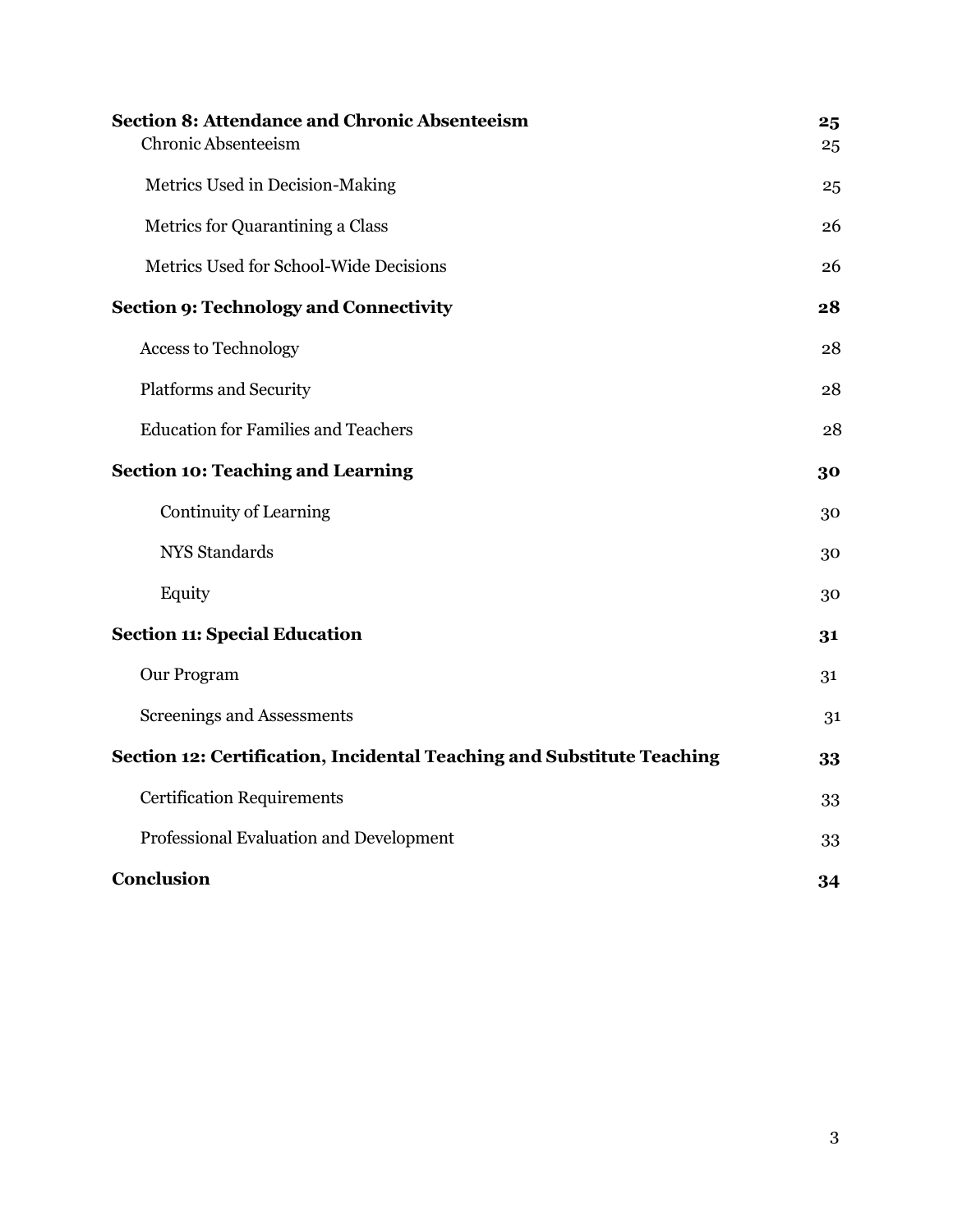#### <span id="page-4-0"></span>**Introduction and Background**

The Norman Howard School (NHS) is a small, non-public school for students in Grades 5 through 12 in Rochester, NY. We have prepared this comprehensive plan for reopening in compliance with the New York State Education Department and Department of Health standards for the year 2020-21. As a state approved 12:1:1 placement for students with disabilities, we traditionally have small class sizes and we feel we are in a good position to address the needs of families, students, and faculty for the coming year. Our focus on meeting the developmental and academic needs of the child, addressing body, mind, and spirit has never seemed more important than now. While there are certainly challenges ahead, we are ready to meet them by employing a straightforward, common-sense model of risk reduction and tailored learning programs.

This document is broken down into two major sections for easy reference: Health and Safety, and Pedagogical Planning. Questions on Health and Safety can be directed to Jennifer Baker, Director of Students [\(jbaker@normanhoward.org\)](mailto:jbaker@normanhoward.org). Questions on Pedagogical Planning can be directed to Rosemary Hodges , Director of Education [\(rhodges@normanhoward.org\)](mailto:rhodges@normanhoward.org)

Jennifer Baker will serve as COVID-19 Coordinator for The Norman Howard School

This report will be posted on our public website [www.normanhoward.org](http://www.normanhoward.org/)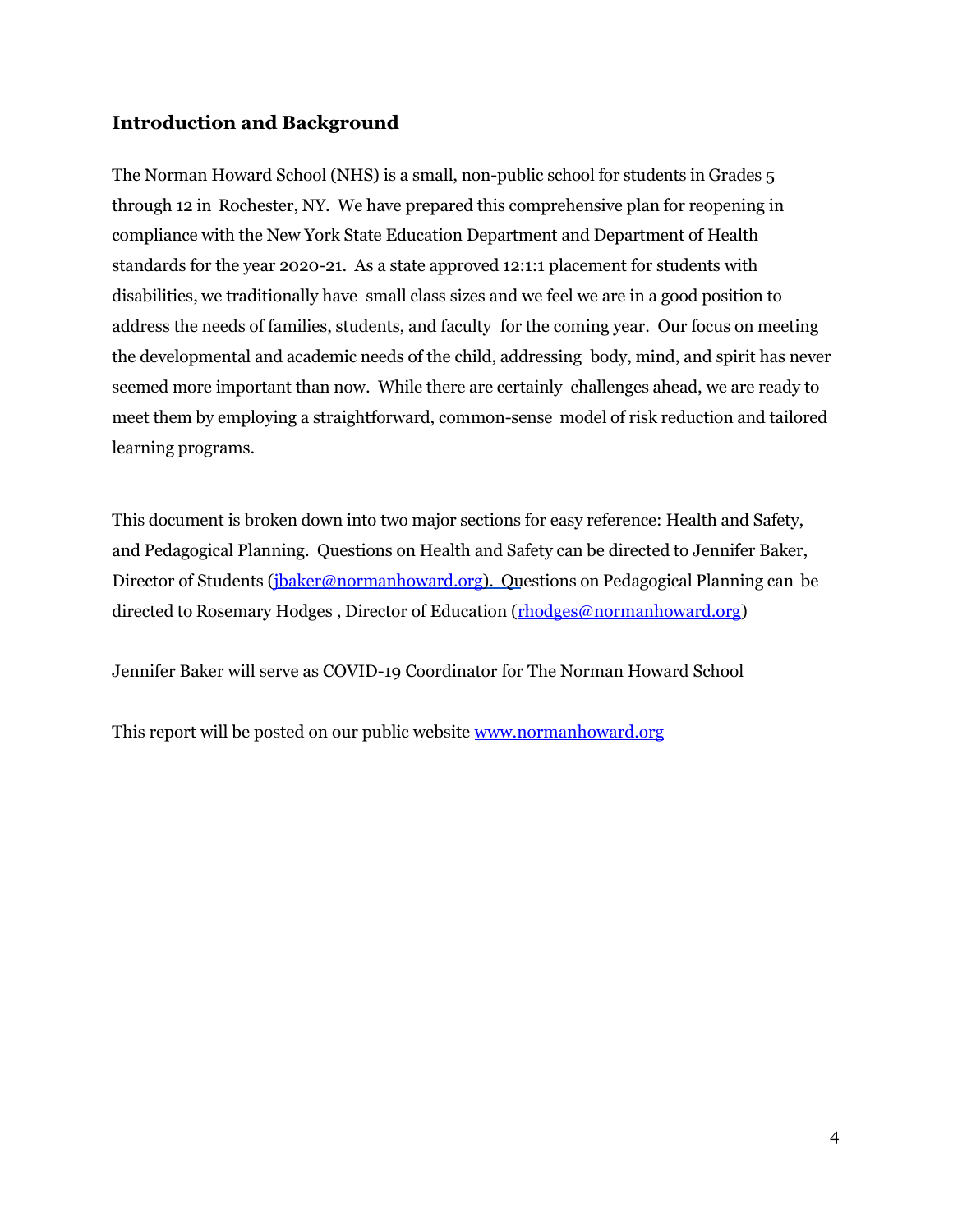#### *Section 1: Communication/Family and Community Engagement*

The Norman Howard School maintains a healthy dialogue with its constituency and will leverage all of our usual communication methods to message out our reopening plans, as well as safety information pertaining to mitigating the risk of COVID-19 infection. In addition to our website, we send out email updates, make phone calls, and use both Instagram and Facebook to reach our families. Every student is also assigned an advisor. The student begins and ends the day with that teacher. The advisor becomes another main point of contact between the school and family. The advisor communicates, at minimum twice a month with the family, using its preferred method.

This report was produced after surveying our families regarding programing, health and safety concerns, and meetings with faculty, staff, and administrators.

Specifically, we will:

- Publish our reopening plans on our website, in newsletters and update these as they evolve [\( www.normanhoward.org\)](http://www.normanhoward.org/)
- Provide resources, education, and signage on COVID-19 prevention and safety, including information on CDC and DOH COVID-19 guidelines
- Train students and faculty in how to follow COVID-19 prevention protocols safely and correctly, including but not limited to hand hygiene, proper face coveringwearing, social distancing, and respiratory hygiene
- Use verbal and written communication (e.g., signage and website posting) to encourage all students, faculty, staff, and visitors to adhere to CDC and DOH guidance regarding room capacity and the use of PPE, specifically acceptable face coverings, when social distance cannot be maintained
- We will communicate with stakeholders via email, MyNHS, website, Remind app.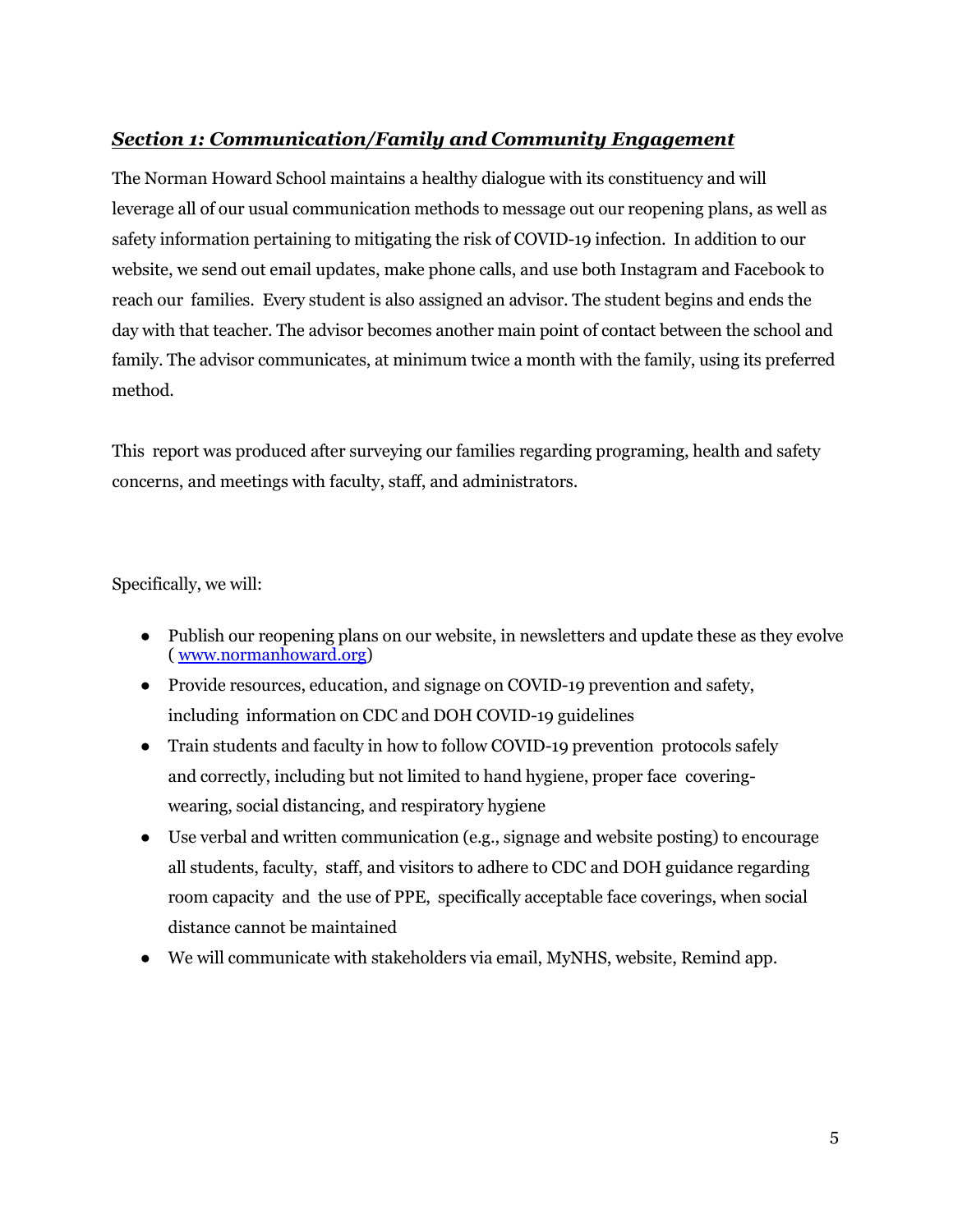#### <span id="page-6-0"></span>**Section 2: Health and Safety**

Based on our small school population and faculty size, we feel that we can support in person instruction in the building. The school engaged with school stakeholders and community members when developing reopening plans. We will communicate with stakeholders via email, MyNHS, websites, Remind app.

#### <span id="page-6-1"></span>*Admittance to the Building*

For the safety of our students and faculty (including staff and administration), only employees and students will be permitted to enter the building, daily. Non-student family members, vendors, contractors, or other individuals will be permitted entrance on an as-needed basis. We will communicate with stakeholders via email, MyNHS, website, Remind app.

#### <span id="page-6-2"></span>*Health Checks*

<span id="page-6-3"></span>Written protocol will be shared with the faculty in collaboration with the school nurse to instruct staff on the signs of illness in students and staff and requires symptomatic persons to be sent to the school nurse.

#### *Mandatory Daily Online Screenings*

For those entering the building, including students, faculty, staff, and where applicable, contractors, vendors, and visitors, NHS will implement mandatory health screening to identify any individuals who may have COVID-19, display symptoms or who may have been exposed to the COVID-19 virus.

**Students and staff will be instructed to take their temperatures at home. Visitors entering the building must have their temperature checked before they enter the building each day. Anyone who cannot produce documentation that a temperature was taken at home, will have his/her temperature taken at school before entry is gained.** 

If an individual presents a temperature of greater than 100.0°F, the individual will be denied entry into the facility, or sent directly to a dedicated area prior to being picked up or otherwise sent home.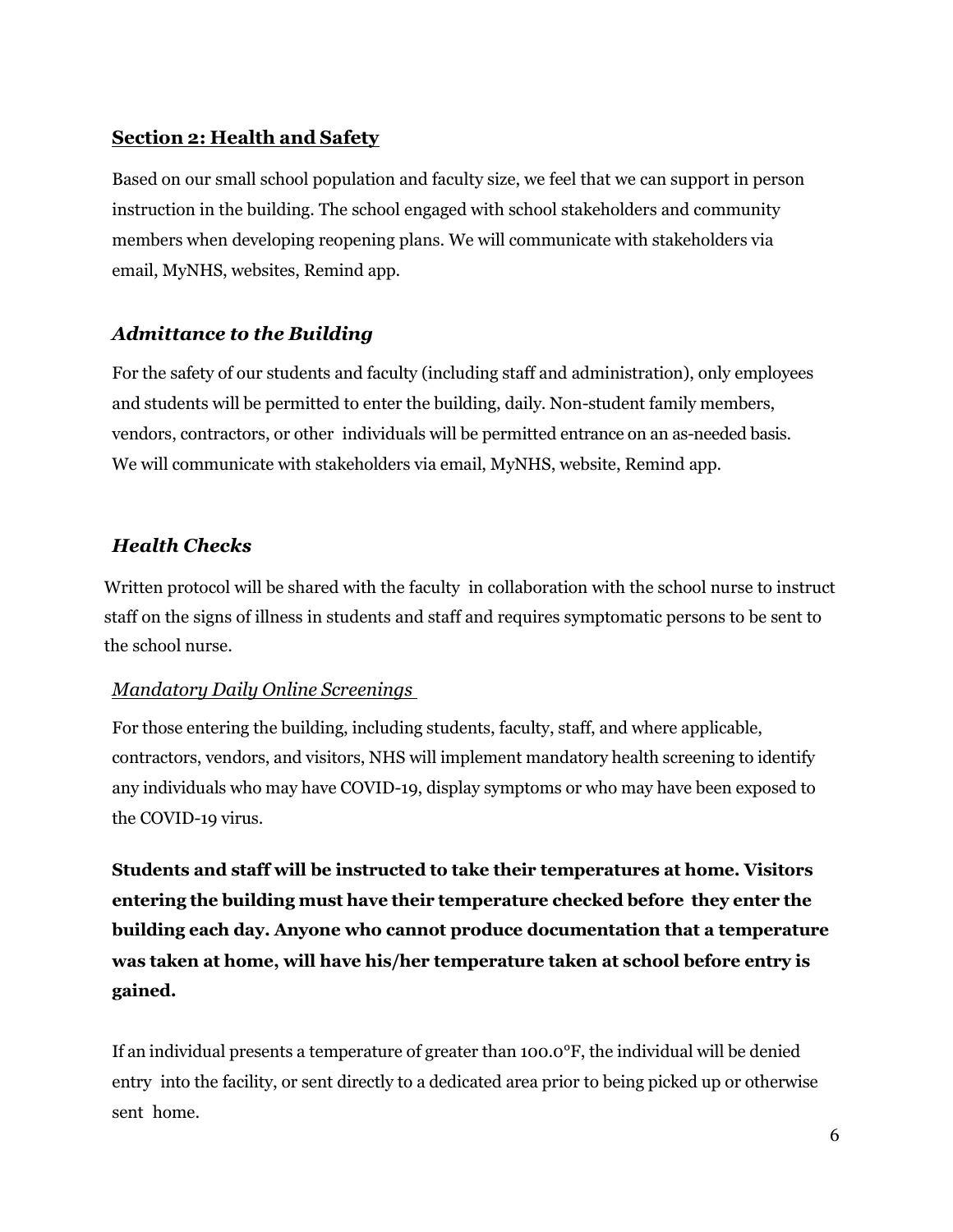Our screening program will have the following components:

- A questionnaire filled out before leaving for school. Staff will be required to complete this daily, students will complete once a week.
	- For faculty and other adults, the questionnaire will provide a short list of *adult-specific* symptoms or situations that might indicate a COVID-19 + status, and the individual will certify whether or not any apply to them that morning. The short list of symptoms/conditions in the questionnaire will include (but is not limited to):
		- Having knowingly been in close or proximate contact in the past 14 days with anyone who has tested positive through a diagnostic test for COVID-19 or who has or had symptoms of COVID-19;
		- Having tested positive through a diagnostic test for COVID-19 in the past 14 days;
		- Having experienced any symptoms of COVID-19, including a temperature of greater than 100.0°F, in the past 14 days;
			- Fever
			- Cough
			- Shortness of breath
			- Fatigue
			- Body aches
			- Headaches
			- New loss of smell/taste
			- Sore throat
			- Congestion/ru nning nose
			- Nausea
			- Diarrhea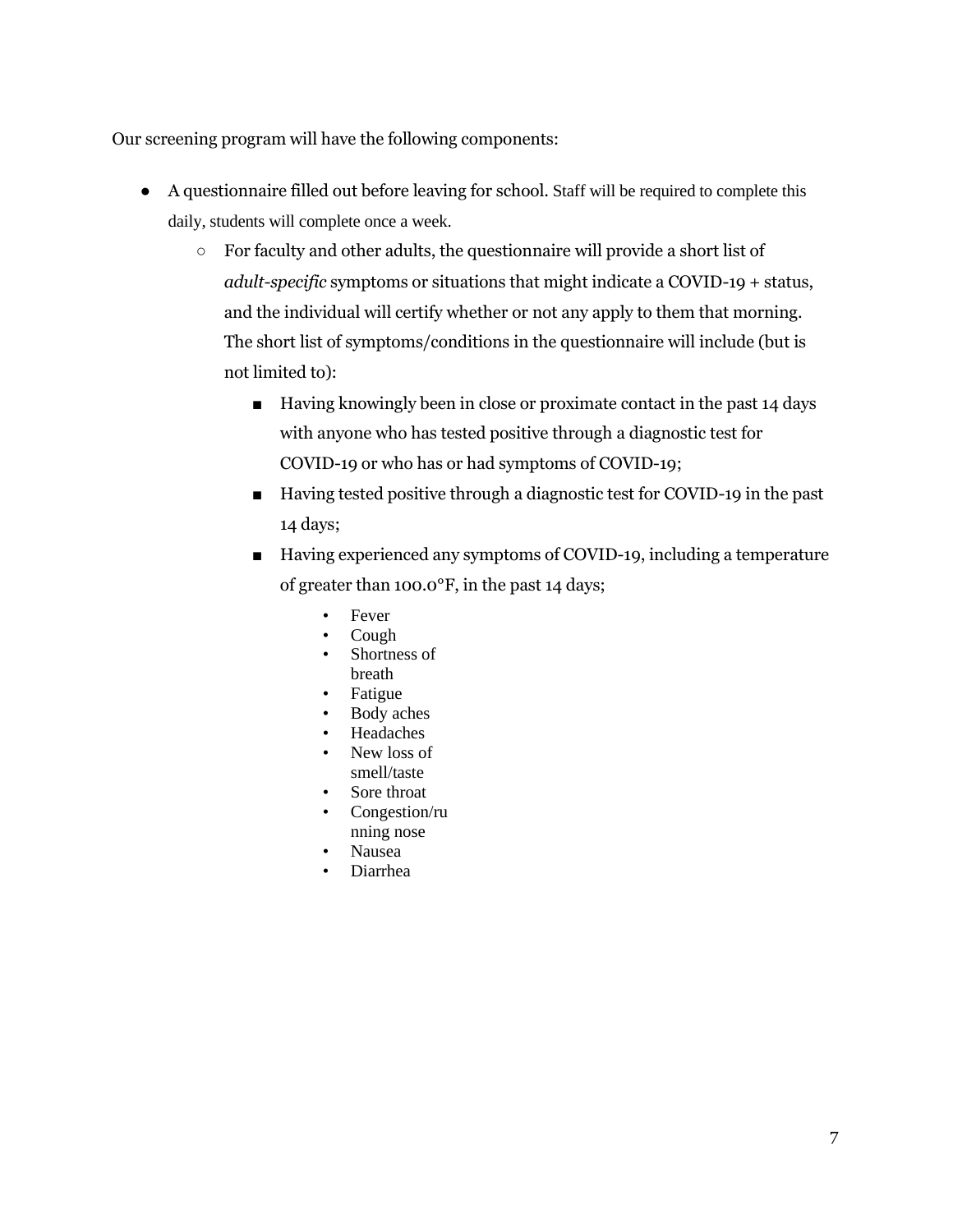- Having traveled internationally or from a state with widespread community transmission of COVID-19 per the New York State Travel Advisory in the past 14 days.
- For students, the questionnaire will provide a short list of symptoms or situations that might indicate a COVID+ status, similar to the ones outlined above, but also including some *child-specific* symptoms. Students may fill it out themselves. In the case of younger students, the individual's parents or guardians will certify whether or not any of the listed symptoms/conditions apply
- $\circ$  These forms will be updated periodically to make sure they reflect any updated understandings of the Covid-19 as expressed by the CDC and/or DOH
- The school will not retain individual medical or health information from this online questionnaire. Only the "clear/not clear" status of the individual as determined by the questionnaire will be available to the school or kept on file.
- A daily greeting at the door (buzzer) from a staff member will ask visitors to complete a paper questionnaire. Prior to entering, a "clear" must be attained to move on to the temperature check. The greeter will also have a handheld non-invasive thermometer with which to take the individual's temperature on the spot to make sure that aspect of the form is filled out
- An immediate review each morning of all the data from the forms by the staff responsible for attendance, including follow-up calls to families of children who are not in school that day if those families have not already submitted their daily form. In the case of children who have stayed home, the follow-up call will include a reminder that any child presenting with a fever of 100.0°F or above must follow the return to school protocol listed later in this document
- Reporting of any "not clear" statuses (of children who have been turned away or have stayed home) to the school nurse and/or Co-Heads for follow-up according to DOH guidelines
- Policies will be developed and communicated regarding how the school will provide accommodations for students and staff who are at high risk or live with a person at high risk. The requests for reasonable accommodations will be evaluated individually in compliance with NYSDOH and NYSED.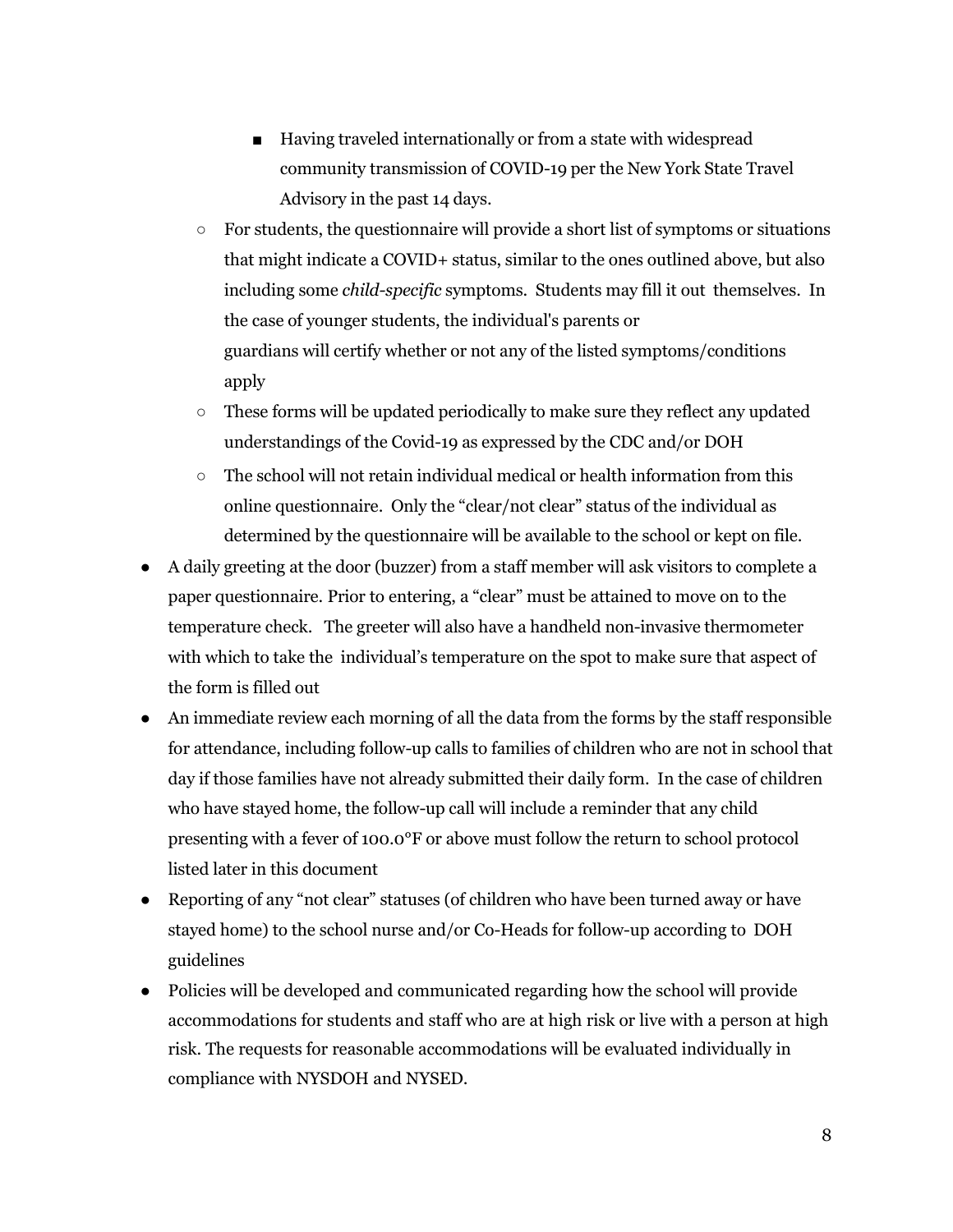#### <span id="page-9-0"></span>*Positive Screens*

Any individual who screens positive for COVID-19 exposure or symptoms, if screened at the school, will immediately be isolated and sent home with instructions to contact a health care provider. Students who are being sent home because of a positive screen (e.g., onset of COVID-19 symptoms) will be immediately separated from other students and supervised in a safe, contained area until their parent/legal guardian or emergency contact can retrieve them from school. The nurse and student will meet the family at the front door with the student with the next steps directions explained again. When possible, the school nurse will provide such individuals (or their families) with information on health care and testing resources. The school will immediately notify the state and local health department about the case if the individual's diagnostic test results are positive for COVID-19.

If an individual's responses to any of the aforementioned screening questions changes, such as if they begin to experience symptoms, including during or outside of school hours, they must report immediately to the nurse's office for follow-up. Teachers will receive training prior to the start of the school year in how to identify pediatric symptoms of Covid-19, and will refer any students they see exhibiting such symptoms to the nurse.

NHS will follow the local DOH requirements for determining when individuals, particularly students, who screened positive for COVID-19 symptoms can return to the in-person learning environment. At a minimum, a return to school will require documentation from a health care provider evaluation, negative COVID-19 testing, and symptom resolution.

#### <span id="page-9-1"></span>*Protections for Individuals Conducting Screenings*

NHS will ensure that any personnel performing in-person screening activities, including temperature checks, is appropriately protected from exposure to potentially infectious individuals entering the facilities. Personnel performing screening activities will be trained by individuals (identified and approved by NHS) who are familiar with CDC, DOH, and OSHA protocols.

Screeners and/or Nurse will be provided and use PPE, which could include a mask, gloves, a gown, and/or a face shield.

#### <span id="page-9-2"></span>*Staff and Student Testing*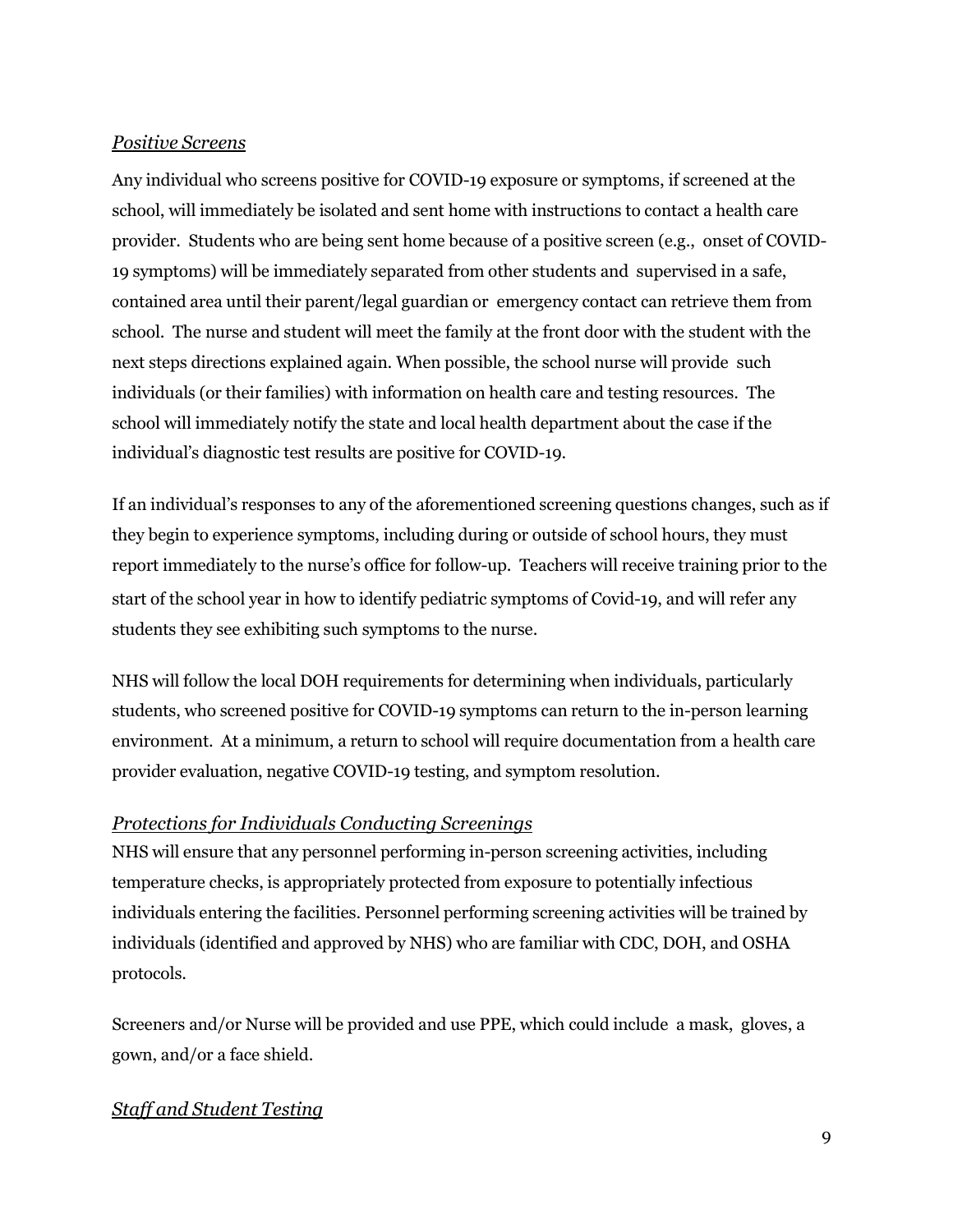Following strong recommendations by the CDC and NYSED, NHS does not require routine mandatory COVID-19 testing or antibody testing of students, faculty, or staff as a screening mechanism. The decision of whether a test needs to be conducted should only be determined by a healthcare provider or the local department of health. NHS may, however, require testing to prove that an individual who has previously tested positive for COVID-19 while at school is "clear" to return to the building.

#### <span id="page-10-0"></span>*Management of Ill Persons*

NHS has developed protocols for caring for a student, faculty, or staff member who develops COVID-19 symptoms during the school day. These protocols include:

- A dedicated area to isolate students, faculty, or staff with symptoms of COVID- 19 from others until they can go home or to a healthcare facility, depending on severity of illness
- Plans to ensure that symptomatic students who are waiting to be picked up remain under the visual supervision of a staff member who is socially distanced
- PPE requirements for school nurse caring for sick individuals, which include both standard and transmission-based precautions. When Rochester has moderate to substantial community transmission, eye protection (i.e., goggles or face shield) may be added. When caring for a suspect or confirmed individual with COVID-19, gloves, a gown, and a fit-tested N-95 respirator should be used, if available (or surgical face mask and face shield, if not available), as well as eye protection
- Cleaning and disinfection as specified by CDC guidelines
- Development of protocols to care for students with asthma that reduce the need for nebulizers or suction, or make provision for the use of these items in a safe location, since they are aerosol-generating procedures.

#### <span id="page-10-1"></span>*Immediate Response and Cleaning Protocols*

If COVID-19 cases are discovered at school, the immediate response will include closing off areas or classes where individuals were infected and engaging in a process of "deep cleaning" either in the affected area, portions of the school, or more broadly the entire school, as determined in consultation with DOH guidelines or conversations with our local DOH contact.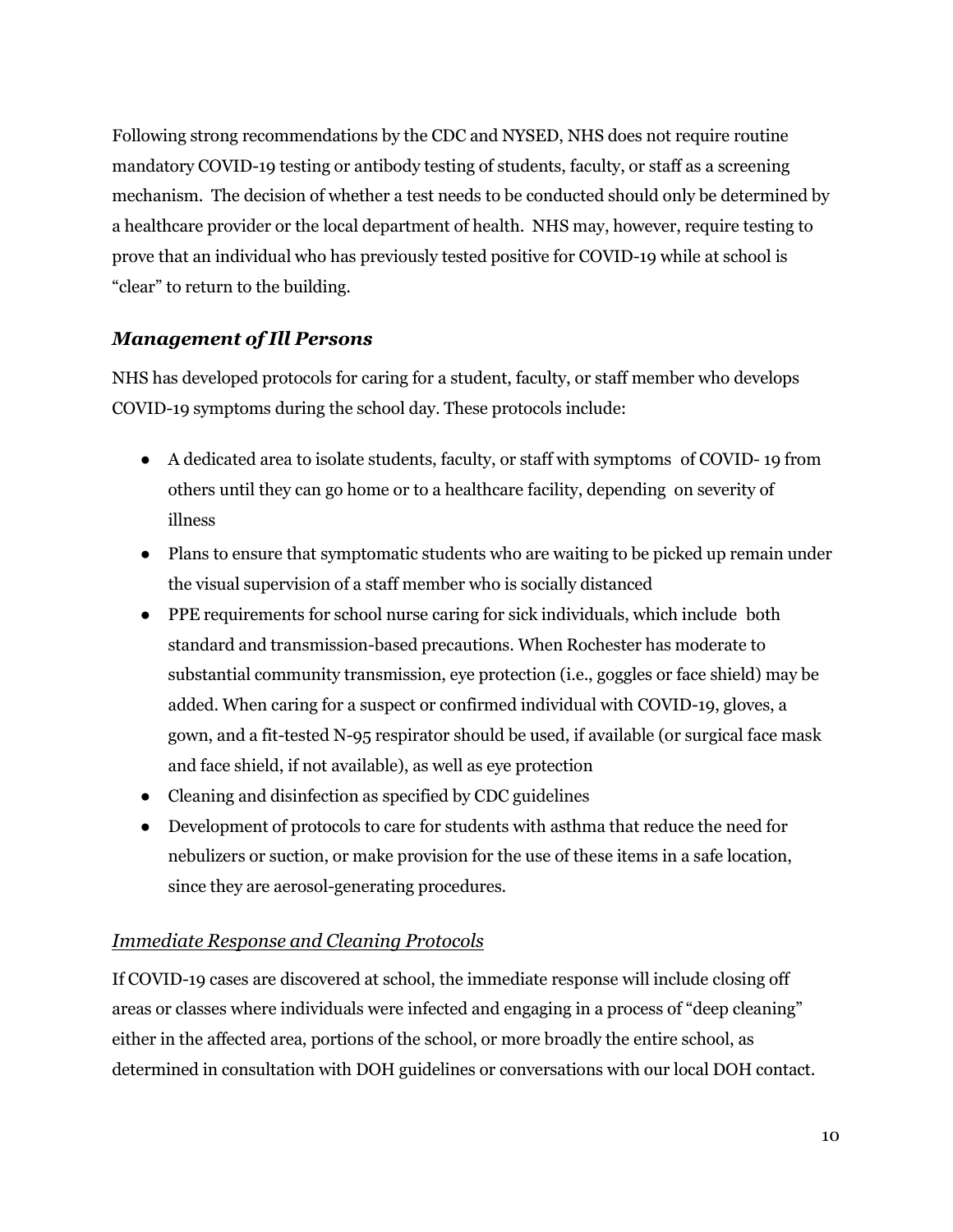We may choose to modify operations prior to instituting school-wide closures to help mitigate a rise in cases.

#### <span id="page-11-0"></span>*Contact Tracing Support*

In the case of an individual testing positive, NHS is required by NY State to support the DOH in tracing all contacts of the individual, in accordance with the protocols, training, and tools provided through the New York State Contact Tracing Program. Confidentiality will be maintained as required by federal and state law and regulations. NHS is also required by law to cooperate with state and local health department isolation and quarantine efforts. State and local health departments will implement monitoring and movement restrictions of COVID-19 infected or exposed persons. Please note that medical privacy laws explicitly prohibit NHS from revealing the name of the individual who has tested positive for COVID-19. We may only reveal that the student or faculty member has come in close or proximate contact with an unnamed person, and how we came to know this information (school tracking systems, governmental contact tracing, or another mechanism).

#### <span id="page-11-1"></span>*Returns to School*

If a person **is not** diagnosed by a healthcare provider (physician, nurse practitioner, or physician assistant) with COVID-19 they can return to school:

- Once there is no fever, without the use of fever reducing medicines, and they have felt well for 24 hours;
- If they have been diagnosed with another condition and have a healthcare provider written note stating they are clear to return to school.

If a person **is** diagnosed with COVID-19 by a healthcare provider based on a test or their symptoms, or does not get a COVID-19 test but has had symptoms, they should not be at school and should stay at home until:

- It has been at least ten days since the individual first had symptoms;
- It has been at least three days since the individual has had a fever (without using fever reducing medicine); and
- It has been at least three days since the individual's symptoms improved,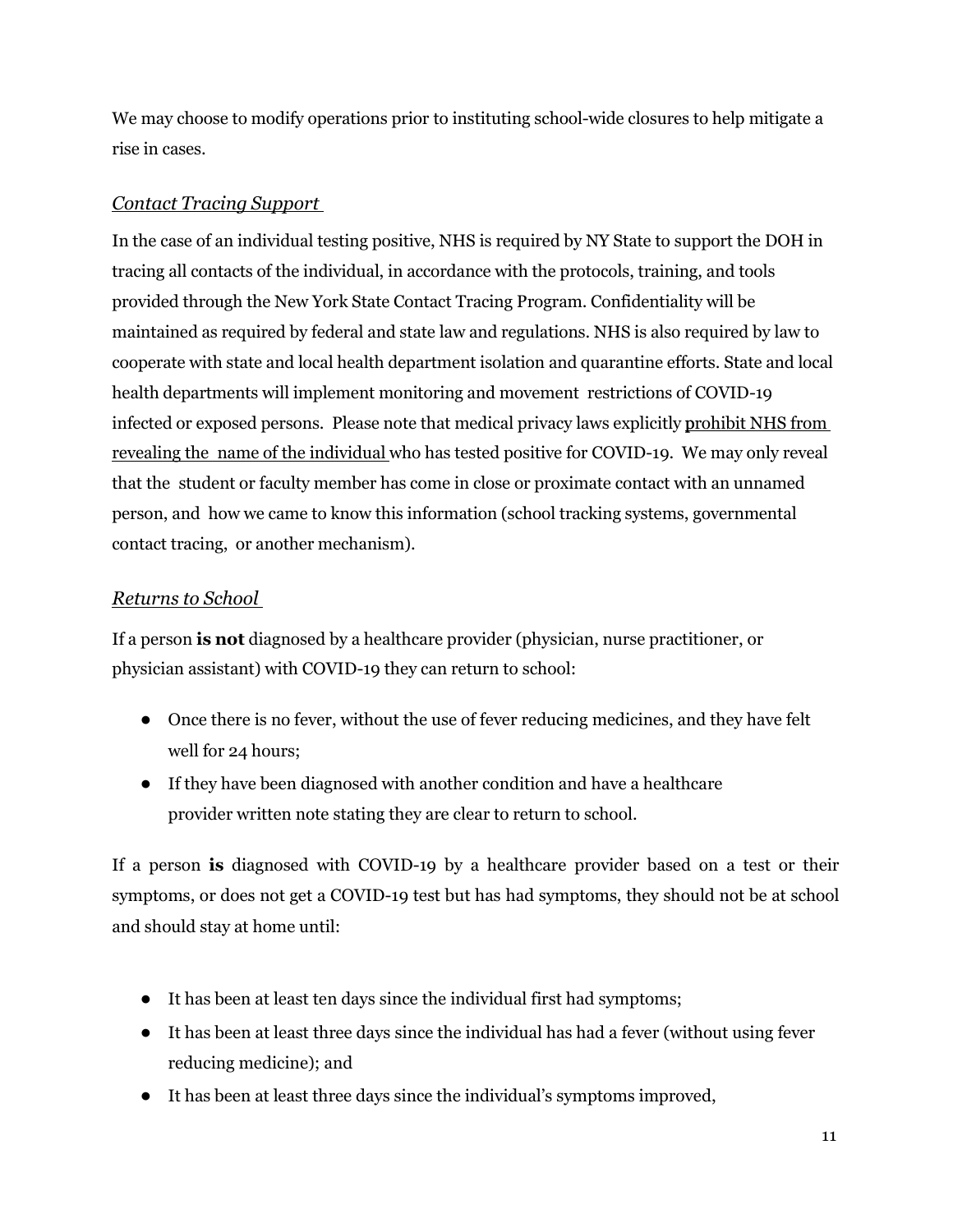including cough and shortness of breath.

#### <span id="page-12-0"></span>*Face Coverings and Personal Protection Equipment (PPE)*

#### <span id="page-12-1"></span>*Who Must Where Them and When*

All persons in the building should wear masks. This applies to all students, faculty, staff, and any other individuals in the building.

Exceptions to general mask-wearing are outlined below.

- Students will be given "mask breaks" at the discretion of the teacher. Teachers will provide quiet areas in the classroom or a designated area where students may socially distance themselves from others while taking a break from mask-wearing
- Students playing games considered "high risk" as defined by the DOH guidelines (e.g. contact sports) must wear masks even when outside
- When faculty and staff are alone in their classrooms they do not need to wear masks
- A person who is having difficulty breathing should immediately be given a mask break and if the difficulty continues, be evaluated by the nurse
- A person may remove his/her mask to eat provided that it is done in an area of the school determined to have appropriate social distancing during mealtimes
- If a student's IEP indicates no mask wearing, the IEP must be followed.

PPE supplies will be monitored, purchased and maintained by our Operations Coordinator.

#### <span id="page-12-2"></span>*General Guidelines*

Acceptable face coverings for COVID-19 **include, but are not limited to clothbased face coverings (e.g., homemade sewn, quick cut) and surgical masks that cover both the mouth and nose.** Face shields worn without other face coverings are not considered adequate protection against COVID-19 and should not be used except in combination with an acceptable mask.

Faculty and students may use face coverings that are transparent at or around the mouth for instruction or interventions that require visualization of the movement of the lips and/or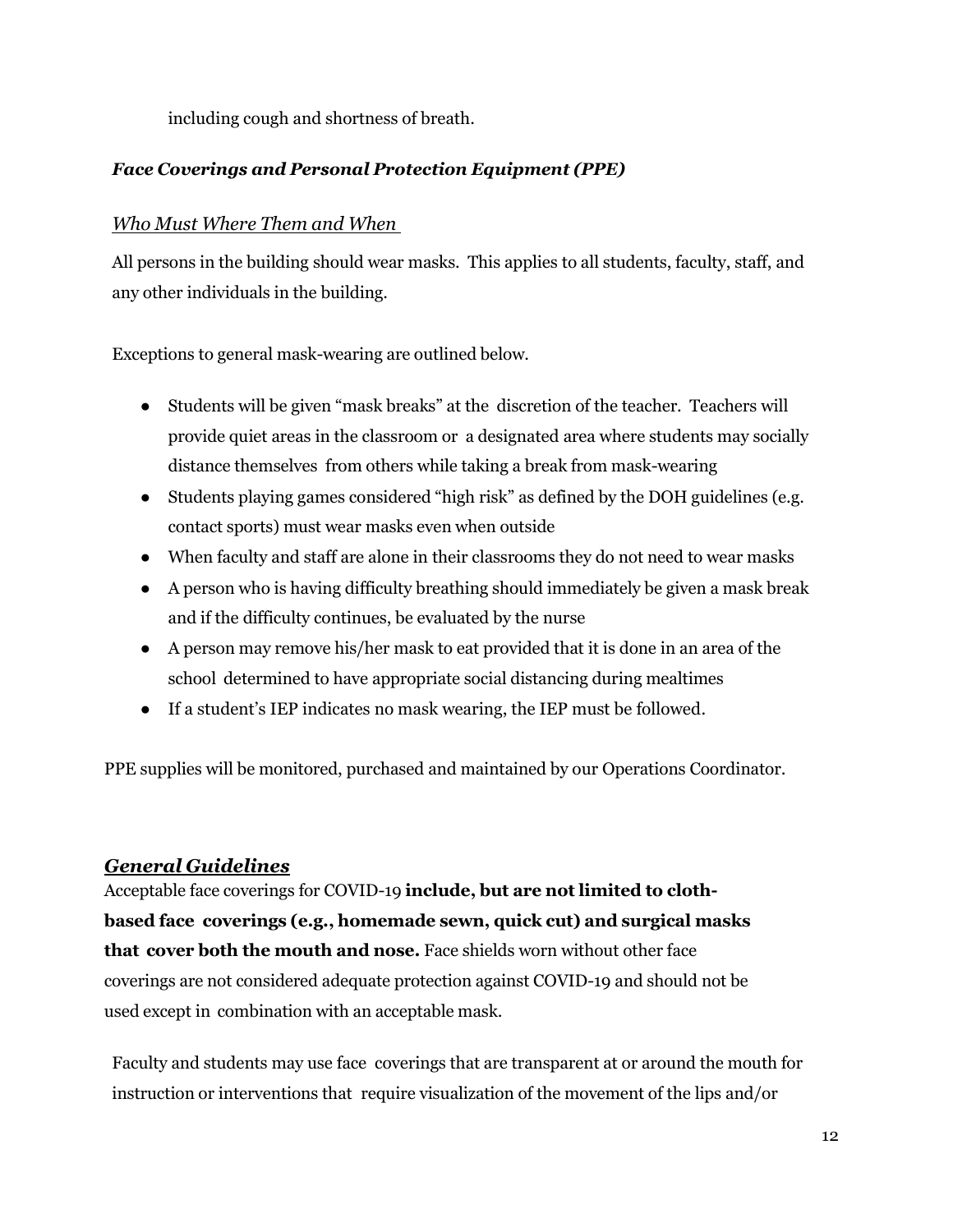mouths (e.g., speech therapy). These alternate coverings may also be used for certain students/staff (e.g., hearing impaired) who benefit from being able to see more of the face of the faculty or staff member.

For nursing staff engaged in workplace activities that require a higher degree of protection due to the nature of the work (e.g. health screenings, nurse's office work), as needed, N-95 masks, or other PPE used under existing industry standards will be used, in accordance with OSHA guidelines.

#### <span id="page-13-0"></span>*Provision of Masks*

Each family is encouraged to purchase or make five cloth face masks (one for each day of the week) per child to reduce environmental waste. Face masks should be labeled with the child's name or initials, so it is clear to whom the mask belongs.

For children who forget their masks, the school will have a supply of disposable surgical masks on hand that community members can use at no charge.

Face masks should be washed, disinfected, or replaced after each day's use and must not be shared. Students and families should take responsibility for maintaining their individual face coverings. The CDC provides guidance on its website for additional information on cloth face coverings and other types of PPE, as well as instructions on use and cleaning.

NHS will provide all students and faculty with training on how to adequately put on, take off, clean (as applicable), and discard PPE, including face masks.

#### <span id="page-13-1"></span>*Hygiene*

#### <span id="page-13-2"></span>*Handwashing*

NHS follows all hygiene requirements as advised by the CDC and DOH. These include:

- Training all students, faculty, and staff on proper hand and respiratory hygiene, including providing information to families and guardians on ways to reinforce this at home. There will be signage throughout the building to support this effort
- Creating extra time in the schedule for handwashing, especially after restroom breaks, recess, using shared equipment, or other higher risk activities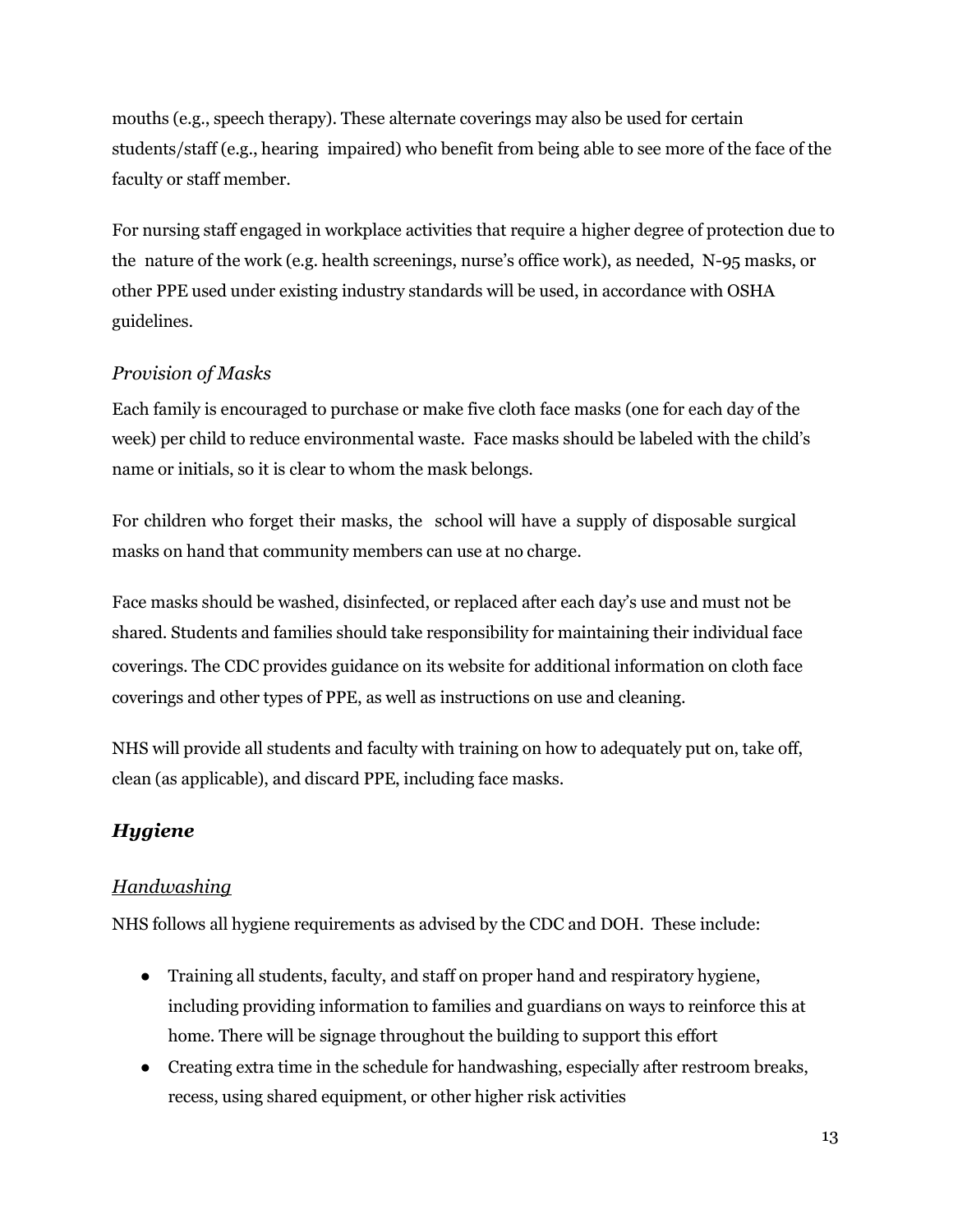- Creating extra hand hygiene stations around the school that have soap, running warm water, and disposable paper towels
- Installing hand sanitizer dispensers filled with at least 60% alcohol-based sanitizer for areas where handwashing is impractical
- Providing approved cleaning products in common areas or near shared workplace items (copy machines, computers).

Parents who do not wish their child to use hand sanitizer should inform the school nurse in writing, and provision will be made for the child to use a handwashing station instead.

#### <span id="page-14-0"></span>*Cleaning and Disinfection*

The school's custodial staff is primarily responsible for cleaning and disinfection. A comprehensive COVID-19-specific cleaning plan per State and CDC guidelines has been developed for the school and is available through Education Success Foundation, our parent organization. Per CDC and DOH guidelines, custodial staff will keep logs that include the date, time, and scope of custodial cleaning and disinfection.

In addition to the work of the custodial staff, classrooms and common areas will be stocked with CDC-approved disinfectant spray so that students and teachers can also contribute to cleaning efforts at periodic intervals during the day. Extra time has been built into the schedule for hygiene maintenance--both handwashing and the disinfection/cleaning of surfaces.

In addition to these measures, the following extra steps will be taken in classrooms, offices and common areas:

- Touch-free amenities, such as water bottle filling stations and paper towel dispensers have been installed where feasible. Students, faculty, and staff are encouraged to bring their own labeled water bottles for refilling
- The school will minimize shared use of tables, chairs, equipment and when this is not possible will be cleaned and disinfected between each class' use. Such cleaning will be the responsibility of the teachers involved in supervising the cohorts
- Children will each have their own personal classroom supplies (pens, pencils, paper, etc) that they will draw from rather than using common materials. Each child's supply will be labeled and stored either in a desk, individual file, or other method that ensures separation of materials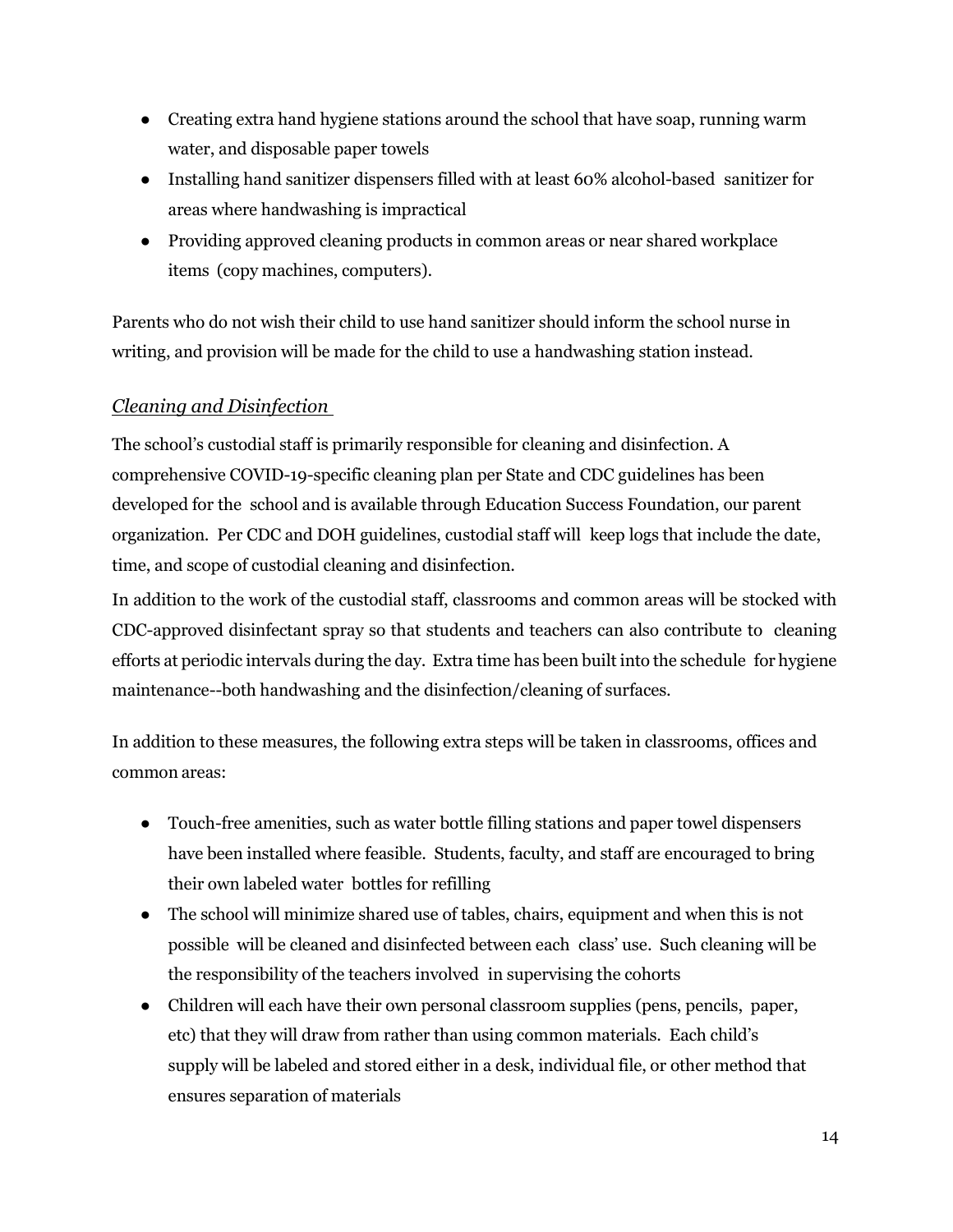- Materials and tools used by staff or employees are regularly cleaned and disinfected using registered disinfectants. If cleaning or disinfection products or the act of cleaning and disinfection causes safety hazards or degrades the material or machinery, NHS will supply disposable gloves and/or place limitations on the number of employees using such machinery
- Custodial staff will keep logs that include the date, time, and scope of custodial cleaning and disinfection.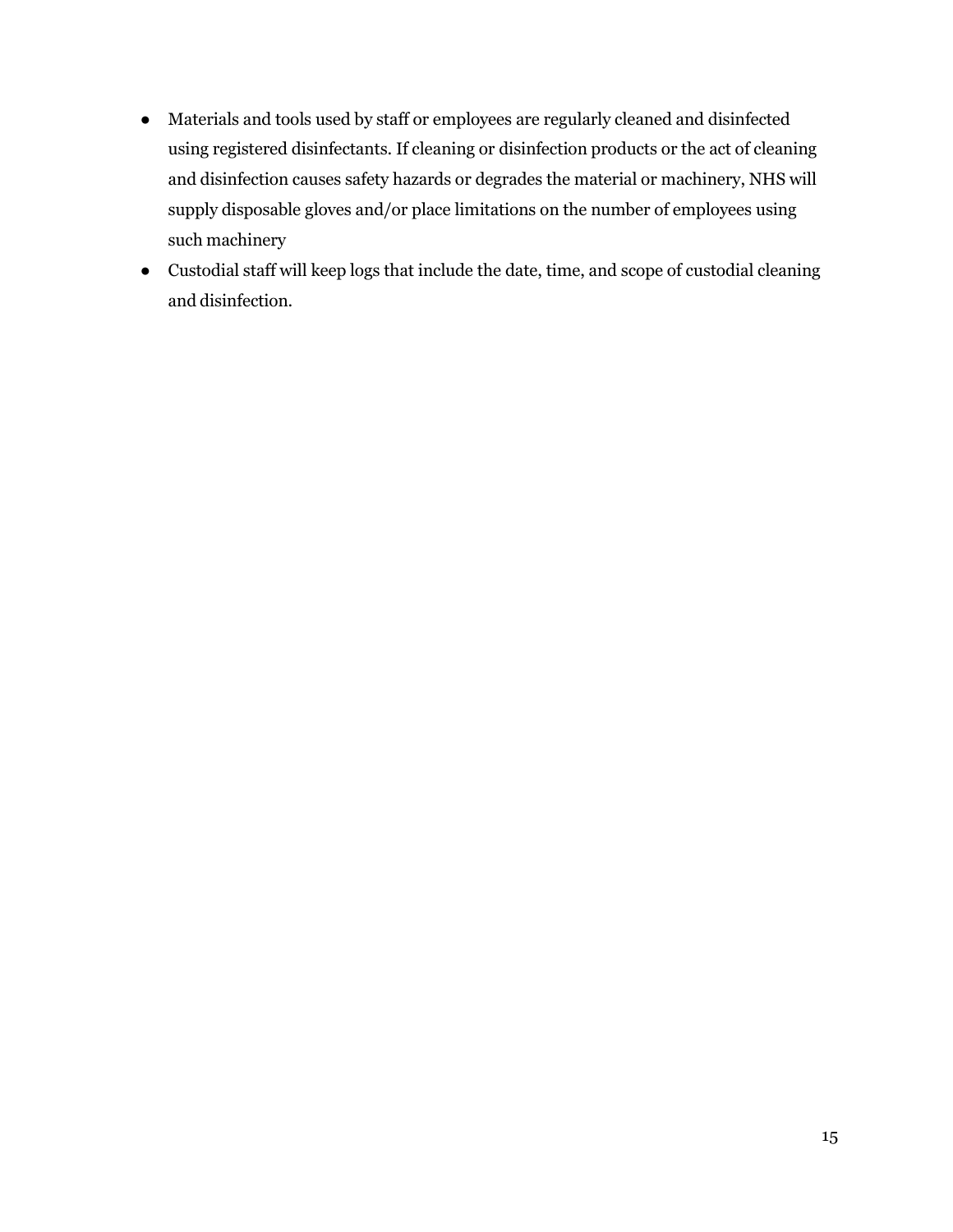# **Section 3: Facilities** *Utilization of Space*

NHS is fortunate to be housed in a building with ample space both indoors and out. In these existing spaces, we are making sure they conform to Monroe County DOH guidelines for capacity, and increased air flow, as possible. In addition to the existing interior spaces, we will encourage outdoor classes. Our grounds include an outdoor amphitheater, stone garden, multiple picnic areas, and other green spaces. No new spaces have been created or repurposed. No waivers were needed.

NHS will establish designated areas for pickups and deliveries, limiting contact to the extent possible.

Lockers will not be used at the beginning of the school year. Students will be allowed to carry backpacks with supplies in them.

Signage will be posted throughout the building to inform people: to use soap and water if hands are visibly dirty; to follow social distancing guidelines; of hand and respiratory hygiene; proper mask-wearing, etc.

#### *Restrooms*

- Restrooms designed for multiple people will have signage demarking the maximum room capacity
- Restrooms will be cleaned and disinfected frequently during the day, following recommendations established by the DOH

#### *Cleaning and Disinfection After a Suspected or Confirmed COVID-19 Case*

In the event an individual at the school is suspected or confirmed to have COVID-19, NHS will immediately:

- Close off areas used by the person who is suspected or confirmed to have COVID-19
- Open outside doors and windows to increase air circulation in the area
- Wait 24 hours before cleaning and disinfecting. If waiting 24 hours is not feasible, we will wait as long as possible to allow aerosolized particles to settle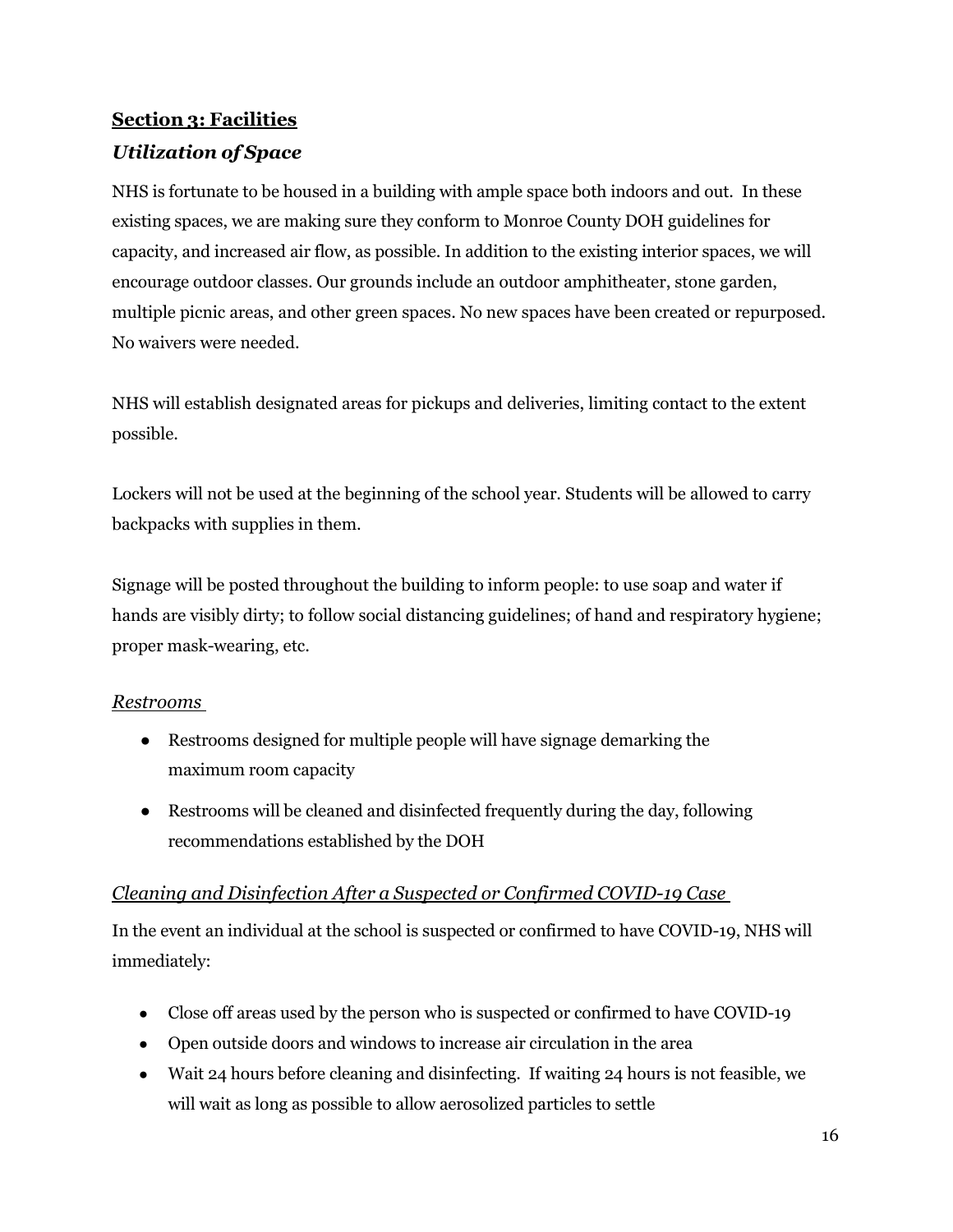- Clean and disinfect all areas used by the person suspected or confirmed to have COVID-19, such as offices, classrooms, bathrooms, lockers, and common areas
- Reopen the area once it has been appropriately cleaned and disinfected.

If more than seven days have passed since the person who is suspected or confirmed to have COVID-19 visited or used the facility, additional cleaning and disinfection is not necessary, but routine cleaning and disinfection should continue.

#### *Social Distancing*

NHS will strive to maintain appropriate social distancing (generally 6 feet) between all individuals while in school facilities and on school grounds, unless safety or the core activity (e.g., instruction, moving equipment, using an elevator, traveling in common areas) requires a shorter distance or individuals are of the same household. Mask-wearing will also help address cases where six feet of distance cannot be maintained.

#### *Creation of Cohorts*

NHS has always valued our small class sizes. Student cohorts will be created by grade level (current max, 20 students) for core classes (excluding math and reading). Due to our students' learning needs, our math and reading classes are scheduled based current skill levels. These classes may mix students from one or more grades.

#### *Space Configurations*

Space configurations and usage will change for the duration of the COVID-19 period. Some of the changes include:

#### *Classrooms*

- Classroom assignments will be based upon class size, room capacity, and cohorts
- Desks moved to be as distant as possible, and all facing one direction so that students sit side-to-side rather than facing one another
- Shared surfaces or workstations will be disinfected between student uses
- Use of outdoor classroom spaces will be maximized
- Increased use of large gathering spaces (theater, multi-purpose room, gymnasium, and main vestibule)

#### *Common Areas*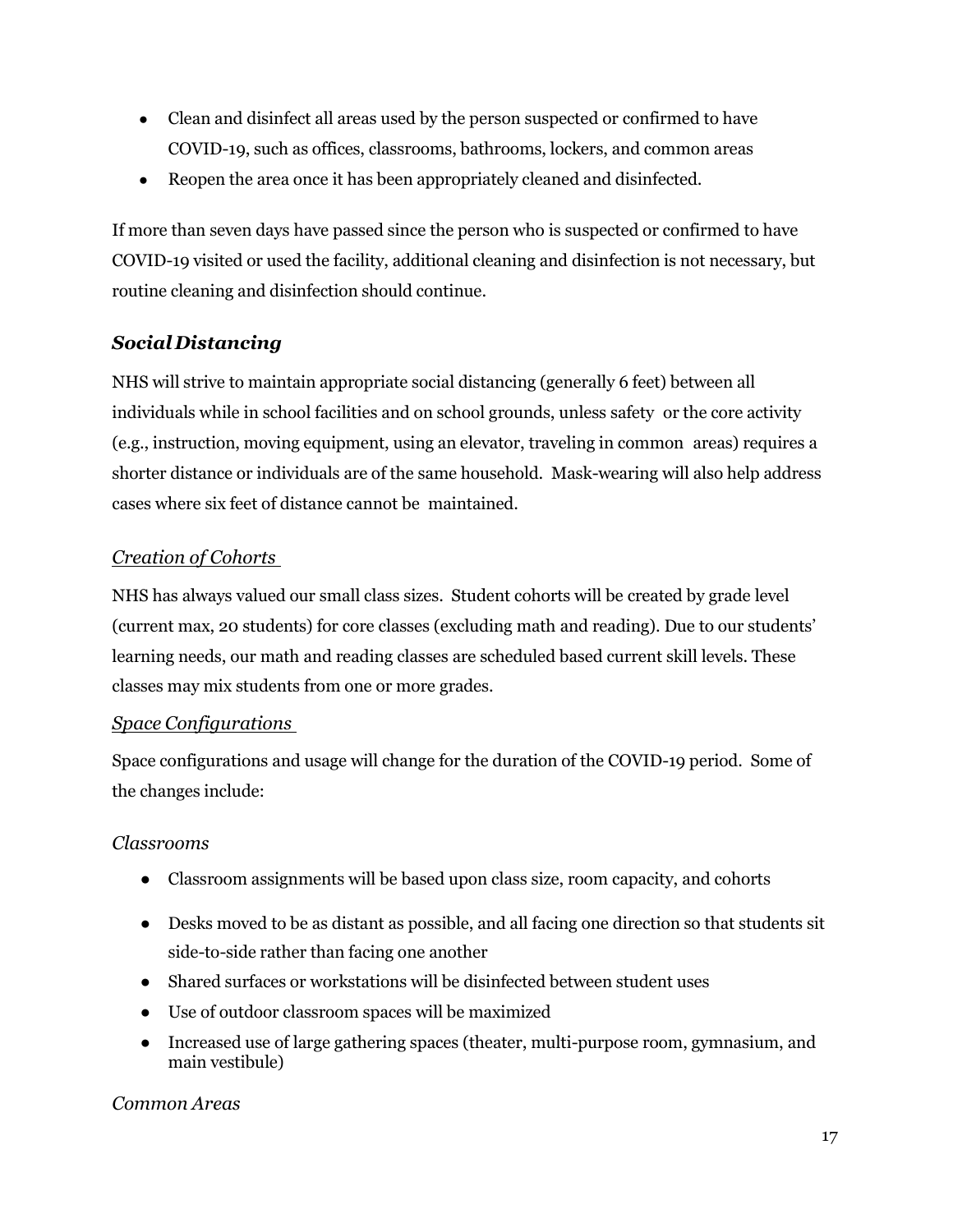- Students will be encouraged to eat in available outdoor spaces whenever possible
- The Library will be closed to student traffic until further notice. Instead, we will provide alternate ways of browsing through the use of "library requests". Books will be wiped down after an individual uses them.

#### *Safety Drills*

NHS maintains an internal guide for conducting drills entitled "Best Practices for Conducting Emergency Safety Drills." This will be reviewed and updated before the start of the 2020-21 school year to take into account social distancing requirements by, for instance, indicating that students and faculty are to maintain a distance of six feet when they gather on the sidewalks outside for our head count, and by reviewing where each class should gather in order to preserve maximum distance.

#### *Ventilation and Plumbing*

In areas with more limited air circulation, we will open doors and windows as we are able.

Air filters in our building will be upgraded from MERV 8s to MERV 13s.

We will begin using sinks in classrooms, the teacher's lounge, as well as the two sets of existing (and newly remodeled) student bathrooms.

Staff will continue to use the faculty restroom. All restrooms will be marked with capacity indicators.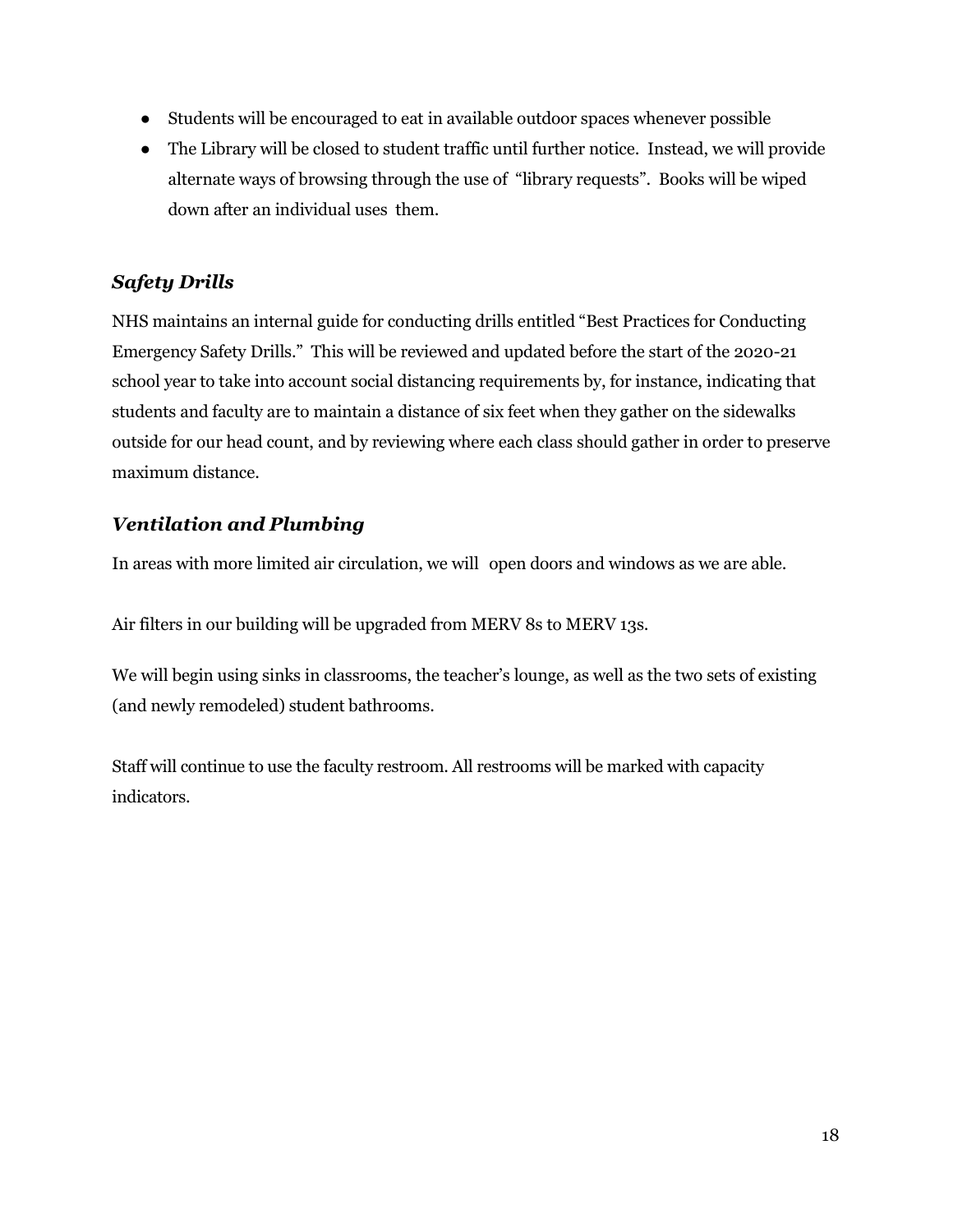#### **Section 4: Child Nutrition**

NHS is not a School Food Authority, nor does it have a hot lunch program. Students will continue to bring lunch from home. Students will eat in their classrooms, supervised by a teacher while maintaining social distance from others while seated at their desks. This coming year, the following adjustments will be made to our normal lunchtime routines.

Teachers and students will:

- Wash hands before eating
- Sit a minimum of six feet apart while eating
- Eat outside whenever possible
- Refrain from sharing food of any kind with each other
- Disinfect the tables after students finish their lunch
- No food/snacks will be sold until further notice
- Notify families regarding food allergies within a cohort.
- The kitchen at NHS has a capacity of 3 people. Students will not have access to a refrigerator or microwaves until further notice.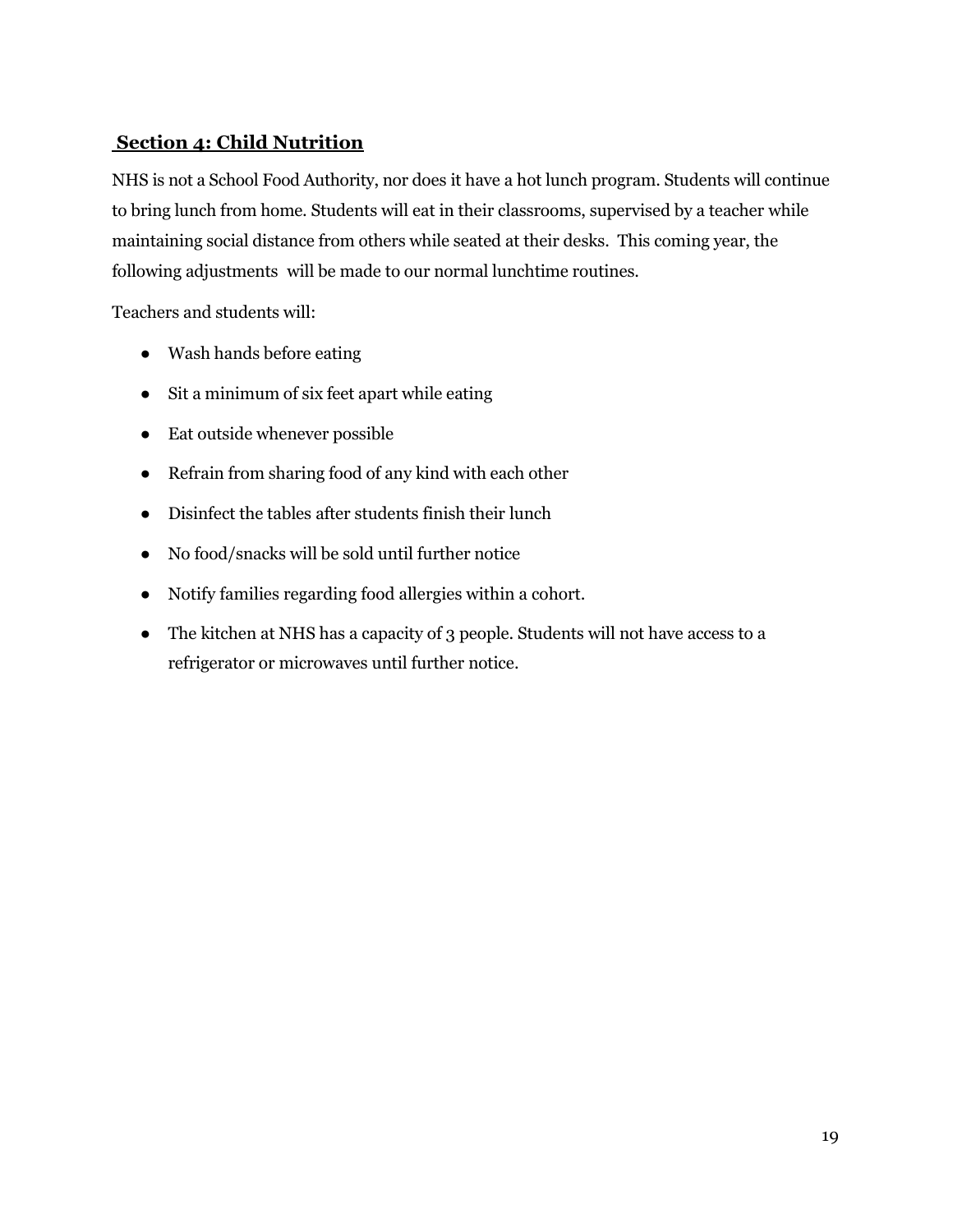#### **Section 5: Transportation**

The Norman Howard School does not transport students to and from home daily.

NYSED guidance states that public school districts must continue transporting students to nonpublic schools as they normally would.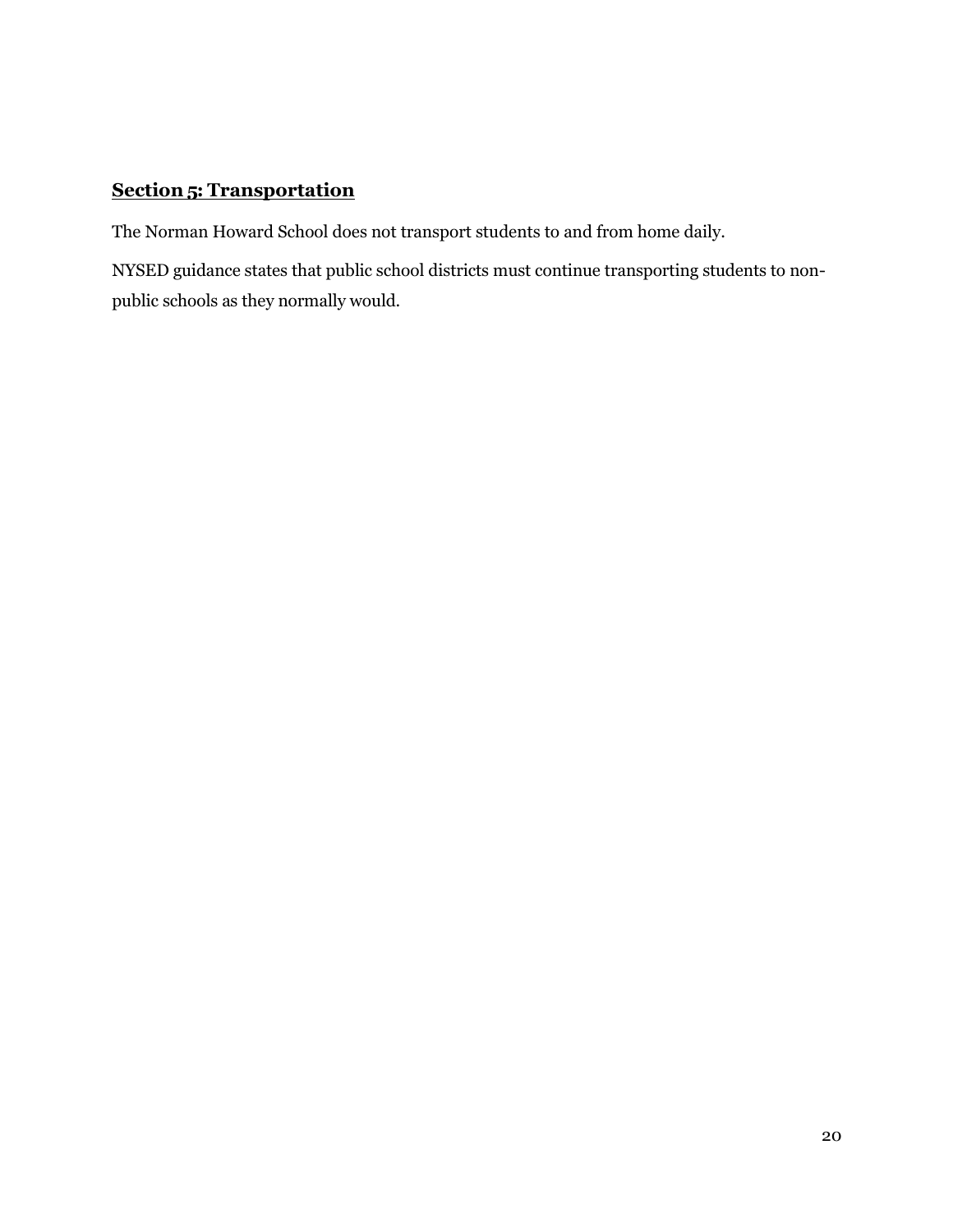#### **Section 6: Social-EmotionalWell-Being**

To quote the NY State Education Department, "Social emotional well-being must be schools' and districts' top priority in supporting school transitions, not at the expense of academics, but in order to create the mental, social, and emotional space for academic learning to occur." To that end, NHS is supporting students during this COVID-19 period in many different ways.

#### *Support Team*

NHS has a strong Support System in place. It begins with the advisor, who knows the families and students well. Trust is actively cultivated through emails, frequent parent meetings, and a close relationship with each student–all possible because of our small class sizes and strong community.

In addition to the advisor, the school is also served by two social workers (school counselors) who are available to students, families, and teachers. Certain students also require mandated counseling through their IEP/IESP provisions. The Norman Howard School has an open-door policy and administrators are available to students, as needed. Students always have access to our mental health team, even students without mandated services. In addition, our mental health and speech-language teams provide explicit instruction in Social Thinking using Michelle Garcia Winner's model/curriculum.

#### *Curricular Programs*

We have a strong Social-Emotional Learning support program. Social Thinking is a treatment framework and methodology created by Michelle Garcia Winner for students who present with challenges in their ability to attend to, interpret, problem solve, and respond to the social world. Social Thinking methodology is used at NHS with students who present with a wide variety of diagnoses, including Autism Spectrum Disorder, ADHD, LD, Twice Exceptional and students with compelling anxiety and depression. Students are seen both in groups and individually in accordance with their IEPs, and students whose social struggles are less severe are seen weekly for an informal Social Thinking group. Social Thinking frameworks and methodology have been integrated into the already rich Skills for Life curriculum that is used with all middle school students. Additionally, NHS faculty and staff participate in monthly professional development sessions. In addition to these curricular measures, we are fortunate to be able to lean into our usual arts-based curriculum as a means to allow children ample ways to process their grief, anxiety, and anger. Hand crafts, movement, painting, maker's place, and photography are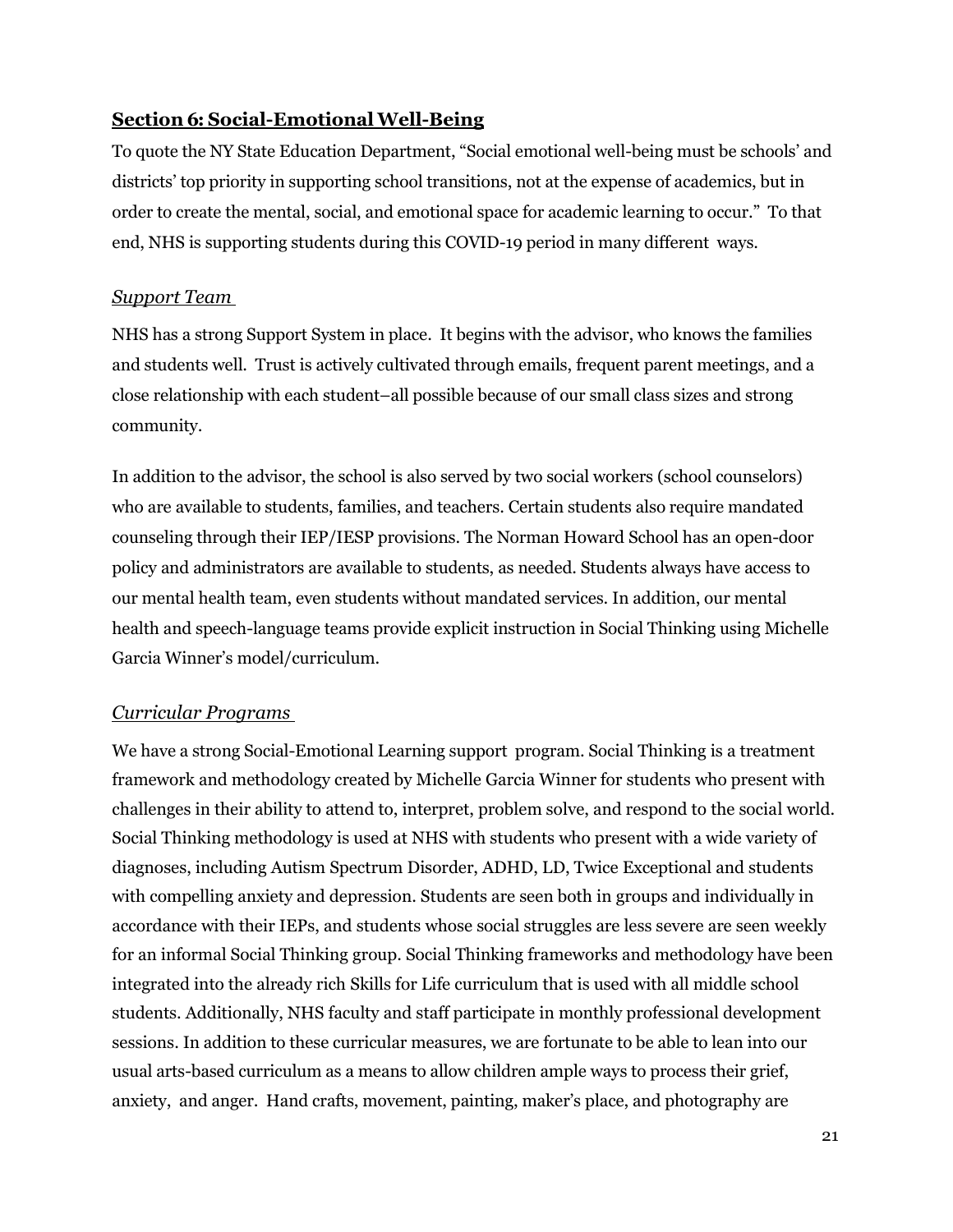integral to our school life, and are recommended by trauma-informed approaches to education. We have found ways to ensure that each of these subjects is maintained in the curriculum in a manner consistent with COVID-19 guidelines.

#### *School Procedures and Teacher/Staff Professional Development*

In addition to our curriculum, we will provide support for students and faculty to process reactions to COVID-19 in the upcoming school year by:

- Beginning the school year slowly, with ample time to re-orient students to the "new normal," give them time to unpack and process the previous sixth months, and focus on rebuilding the social fabric of the classroom
- Offering support to faculty, as well as families, through individual appointments with our school social worker
- Professional development for teachers in how to work with children in class during a prolonged crisis--lessons taken from other trauma-informed schools and settings. Expectations of what "normal" child development and behavior looks like under these circumstances will be discussed, as well as opportunities for professional and personal growth around meeting children's needs in NYS during and after both COVID and the extreme social unrest many neighborhoods have experienced
- Professional development for teachers around identifying signs of depression, anxiety, and trauma in children of different ages, and how to appropriately refer them to support staff for follow up
- We will also be working with The Children's Institute to provide professional development for faculty and staff on how to talk with and support students during and after the COVID 19 public health emergency and to provide support for developing coping and resiliency skills for students and staff.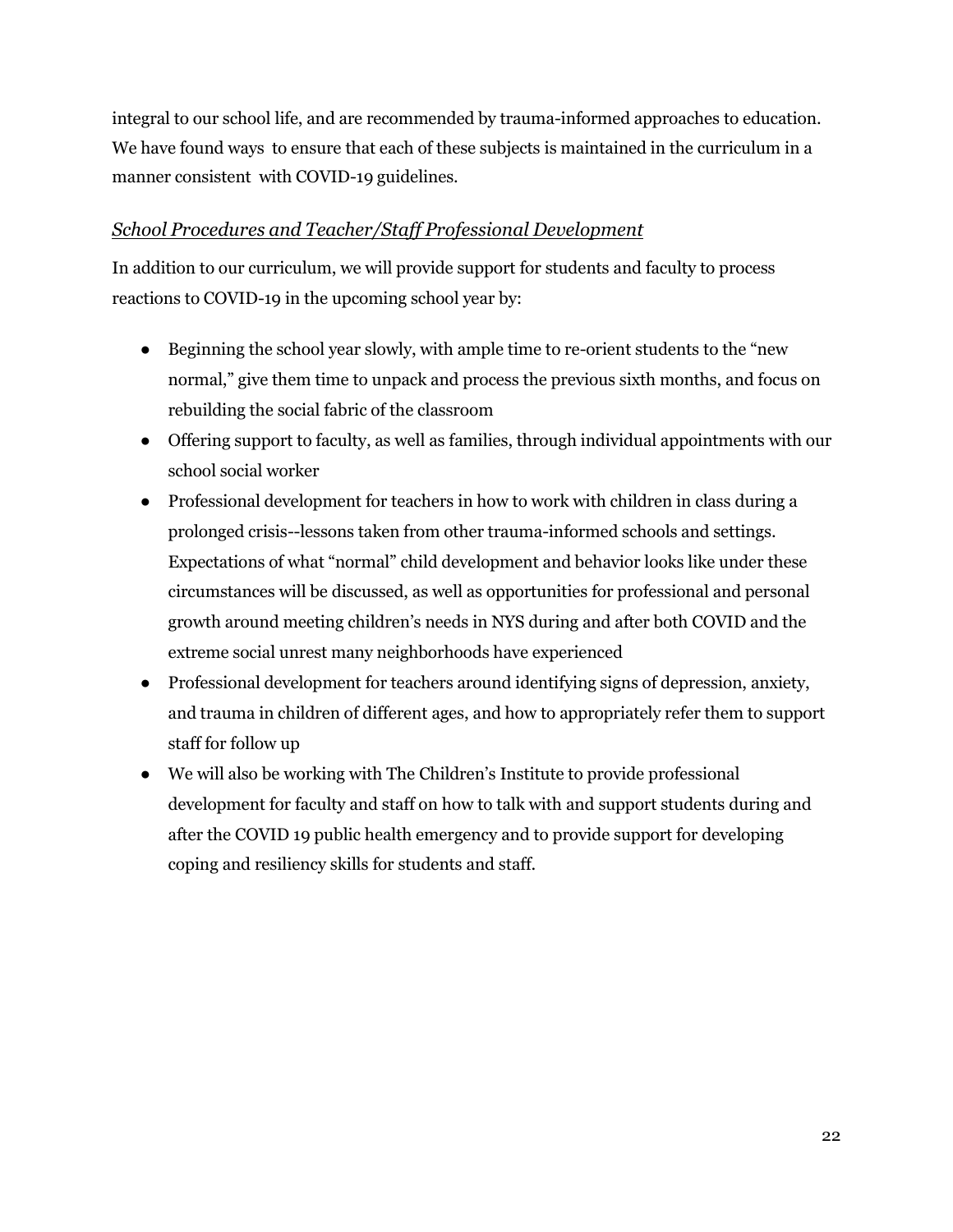#### <span id="page-23-4"></span><span id="page-23-0"></span>**Section 7: School Schedules**

The NHS school schedule for 2020-21 makes safety the first priority, then social-emotional wellbeing to lay the foundations for learning, and then academic skill building and maintenance. Continuity of learning support services is also of high priority.

#### <span id="page-23-1"></span>*Arrival, Departure, and Scheduling*

NHS will use both the north and south entrances for buses. Parents will use the north lot for all pick-ups/drop-offs.

If there is a line to enter the school outside the designated entryway, parents may wait in line with children outside the school. Parents will be expected to say goodbye to their children outside.

Finalized schedules will be released at the end of August.

#### <span id="page-23-2"></span>*Social Distancing Considerations for Faculty and Staff*

- Faculty and staff are required to be in the building.
- Staff will adhere to social distancing and masking requirements
- Staff will be able to remove masks during lunch and planning periods as long as they can maintain social distancing requirements.

<span id="page-23-3"></span>In general, our three scenarios (In-Person, Hybrid, and Remote Learning) are designed to be relatively seamless.

While the beginning and end times for the school day will remain the same, the middle and high schools will have staggered passing times. The passing times have been increased from 2 to 5 minutes each. Lunch time has also been increased to 40 minutes in order to support extra time needed for proper hygiene. Each class period will be 40 minutes in length. Students with mandated counseling/ speech language service will receive them as directed by the IEP/IESPs.

#### **In-PersonInstruction**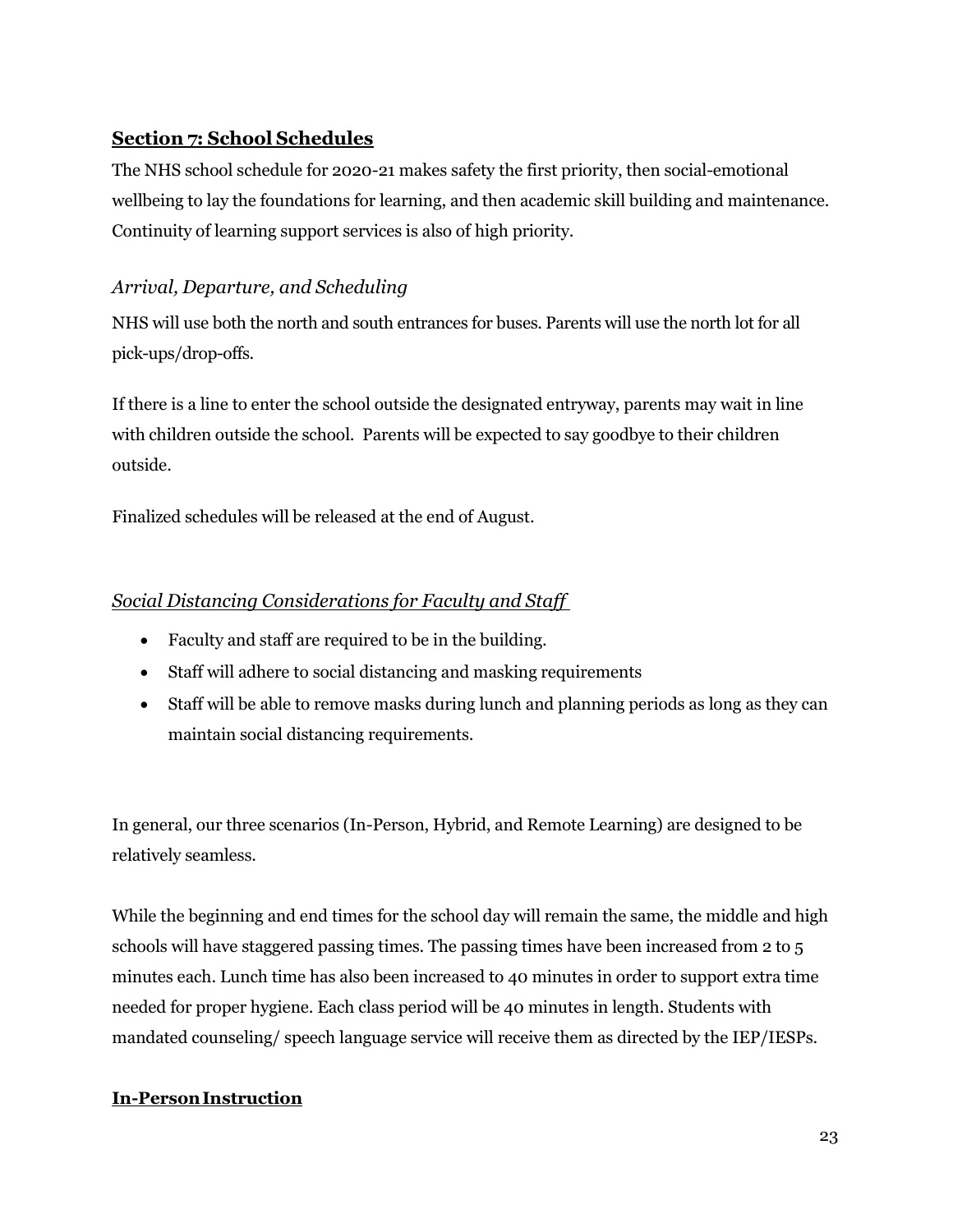#### *Days Per Week*

The NHS students and staff would report to the building 5 days a week and follow all health and safety requirements outlined in this plan.

#### *Cohorts*

NHS has always valued our small class sizes. Student cohorts will be created by grade level (current max, 20 students) for core classes (excluding math and reading). Due to our students' learning needs, our math and reading classes are scheduled based on current skill levels. These classes may mix students from one or more grades. All health and safety measures listed in this document will apply to students and staff who are in building .

### *HybridLearning*

In times where risk is higher, the in-person schedule can be modified to accommodate a hybrid model.

Grades 5, 6, 7, 9A will be in school 5 days, all day

Grades 8-12 classes will happen in the building daily, approximately 50% of each grade level will attend on site, the other 50% of the grade level will attend class live via Google Meets.

All health and safety measures listed in this document will apply to students and staff who are in building.

#### *Remote Learning*

Our remote learning plan will run online 5 days a week using our current time schedule. Students will receive live remote instruction, all day. In addition, students will receive mandated speech language and counseling per their IEPs. The classes will run on the Google Meets platform. Attendance will continue to be taken each period.

#### <span id="page-24-0"></span>*Extracurriculars*

Our ability to provide extracurriculars will be guided this year by DOH guidelines as well as common sense preventative measures.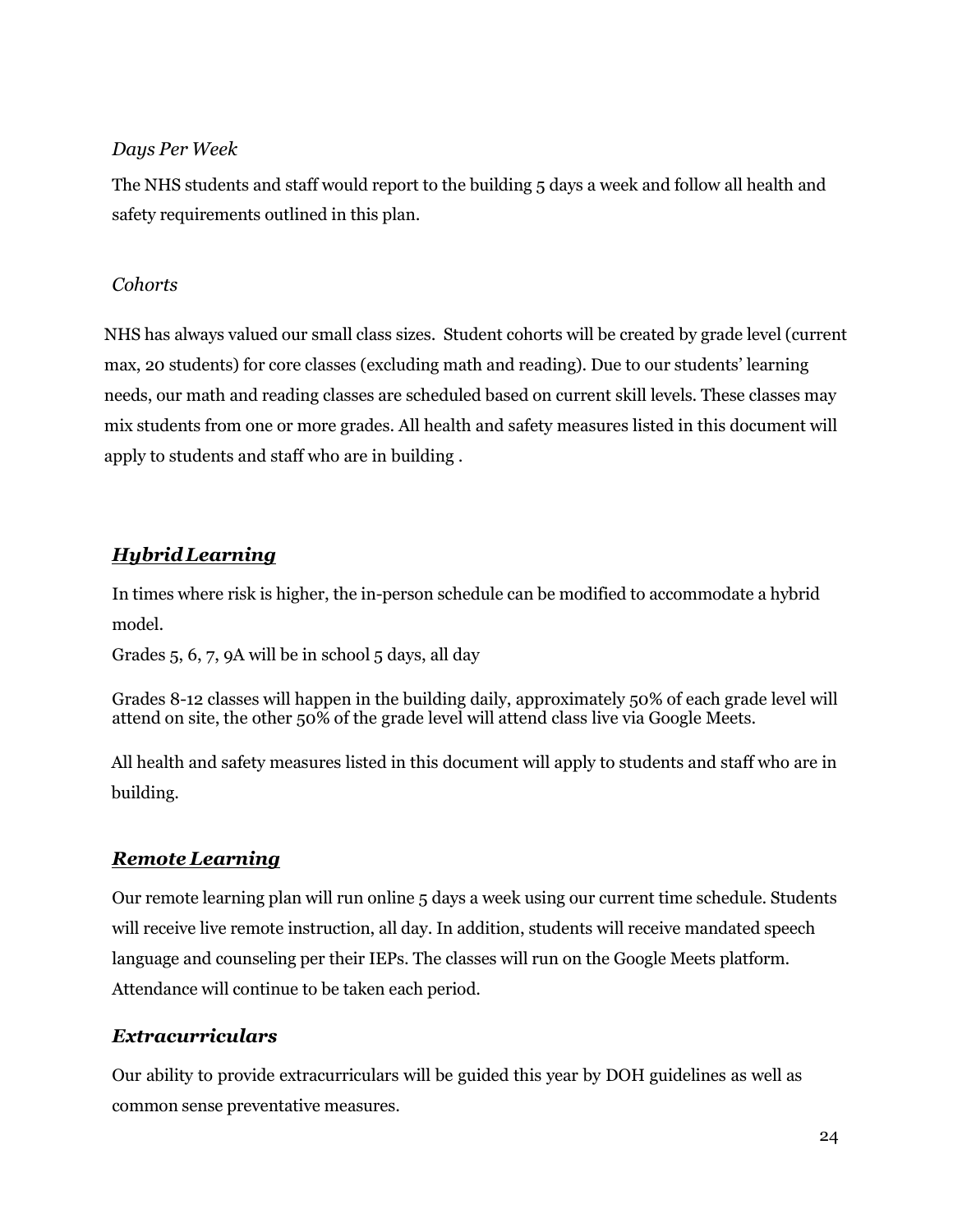#### *Section 8 : Attendance and Chronic Absenteeism*

The school collects attendance data every day for every class period, in both in-person and online settings. Attendance records are collected and maintained as outlined in our school's *Student/Parent Handbook*, as well as our supplemental *2020-21 Addendum to the Student/Parent Handbook*.

#### <span id="page-25-0"></span>*ChronicAbsenteeism*

NHS will work to identify any children at risk of becoming chronically absent due to sickness, family situation, or other circumstances, reaching out to families and providing educational support services that include:

- Check-ins with the class teacher to provide work at a rate and level that is appropriate to the student's situation
- Additional support from the student's advisor, as needed
- Help obtaining the necessary technology to ensure continuity of learning
- Parents and School staff will meet to work together proactively
- Appointments with our school social worker who can refer out to additional services, as needed.

To achieve these goals we will use phone, email, tele-meetings and socially distant meetings to engage and converse with family members and students who are experiencing difficulty.

#### *Metrics Used in Decision-Making*

During the coming year, there may be times when we are ordered to close the school by the governor. The State has established metrics that they will use to order a regional or state-wide lockdown.

However, there may be situations within our own school community when community spread of COVID-19 needs to be addressed. Under guidance from the State and local authorities, NHS has identified the following policies to help us track and trace the level of transmission in the school setting, so that we can responsibly provide for the health and safety of our students, families, faculty, and staff.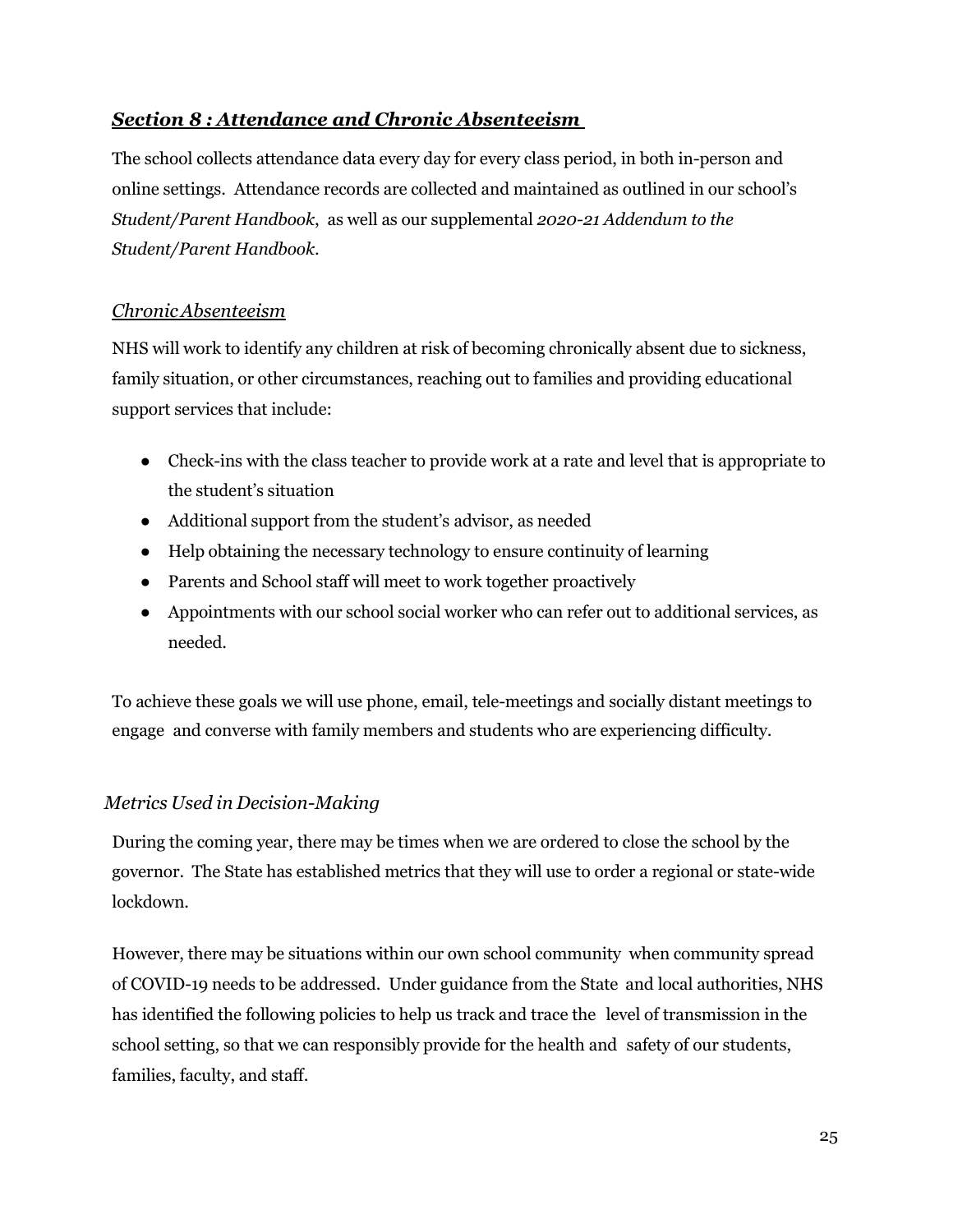#### <span id="page-26-0"></span>*Metrics for Quarantining a Class*

Students will be grouped in grade level cohorts to allow for fewer opportunities for crossexposure, and easier containment of the virus if there is an outbreak. If a student from a given class is confirmed to be COVID-19 positive, then the class will self-quarantine at home for the following two weeks and the school community will be alerted that we have entered "cautionary" mode. The school may take extra precautions in the form of increased cleaning, changes in school schedules or space use, etc. during this time to mitigate the risk of spread.

If the student who tested positive has a sibling in a different class, the sibling will also self-quarantine for two weeks; however, the sibling's classmates will not need to quarantine unless the sibling tests positive.

Similarly, if more than five students from any given class are out sick, the class will self-quarantine at home either for two weeks or until all students are tested and come back negative, whichever is sooner. In the case of sickness but no positive test, the community will not be alerted until such time as a positive result comes back from a quarantined student.

Students who present with symptoms of COVID-19 during a period of self-quarantine need to follow the procedures for returning to school as outlined above.

During the time of a full-class quarantine, if possible, the class lessons will continue remotely. However, there may be situations in which teachers themselves fall sick, in which case NHS will make every effort to find substitute coverage. Online classes will NOT take place if more than 50% of the class falls sick at the same time.

#### <span id="page-26-1"></span>*Metrics Used for School-Wide Decisions*

In deciding whether to close the school building, with guidance from the Health Dept., and enter a phase of remote learning, NHS will use the following metrics (either alone or in combination, as circumstances suggest):

- Three classes of students within our own school community are under self-quarantine
- We are not able to staff our in -school program safely if we have unmanageable percentage of NHS faculty/staff absent with no additional substitutes available or faculty illness prohibits online teaching
- Our larger community (Rochester) rate of new cases, as determined by the NYS-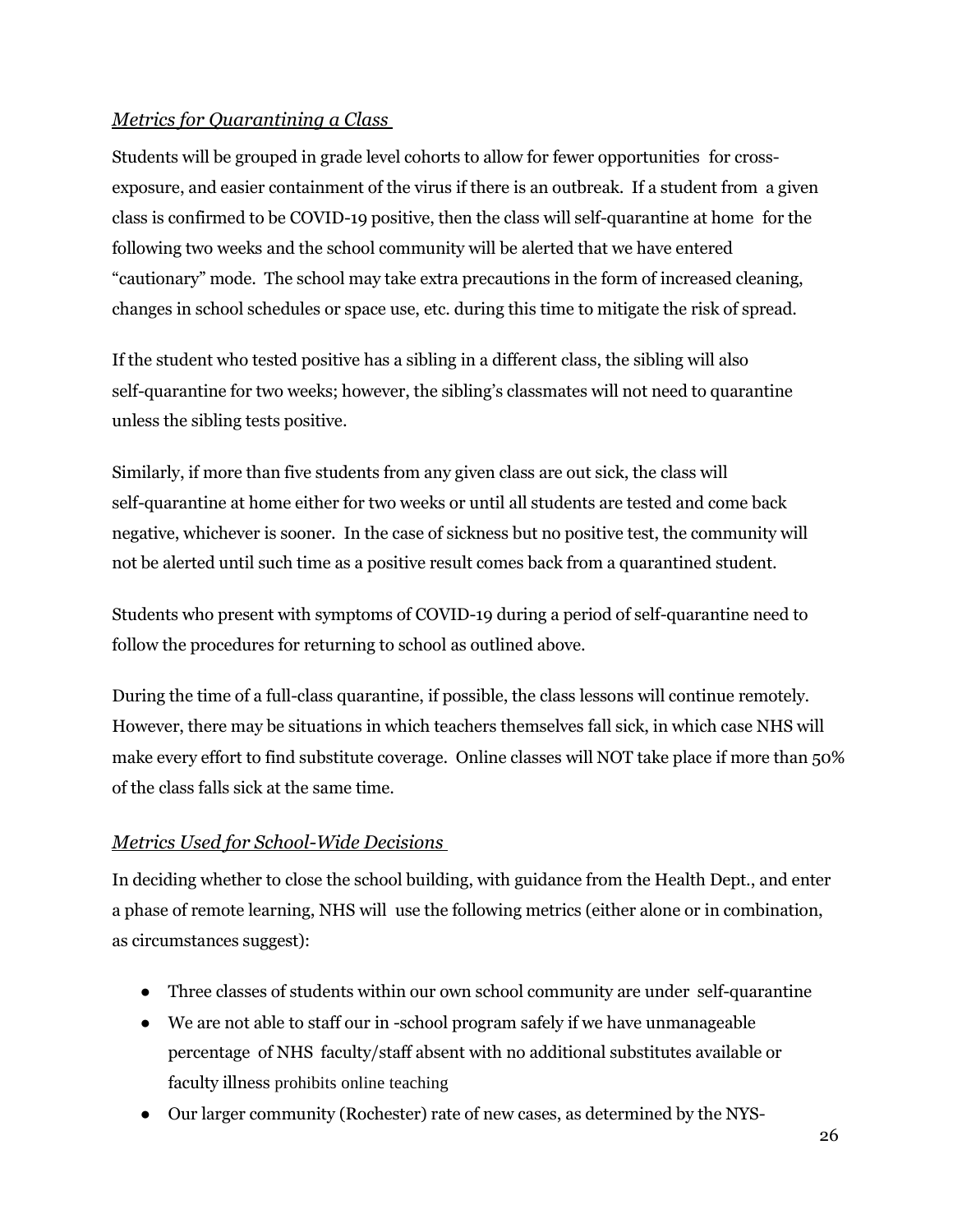published rolling 7-day average, reaches 9%

## *Fiscal and Data Collection Compliance*

NHS will continue to collect data and provide fiscal and other information as required by the NYSED.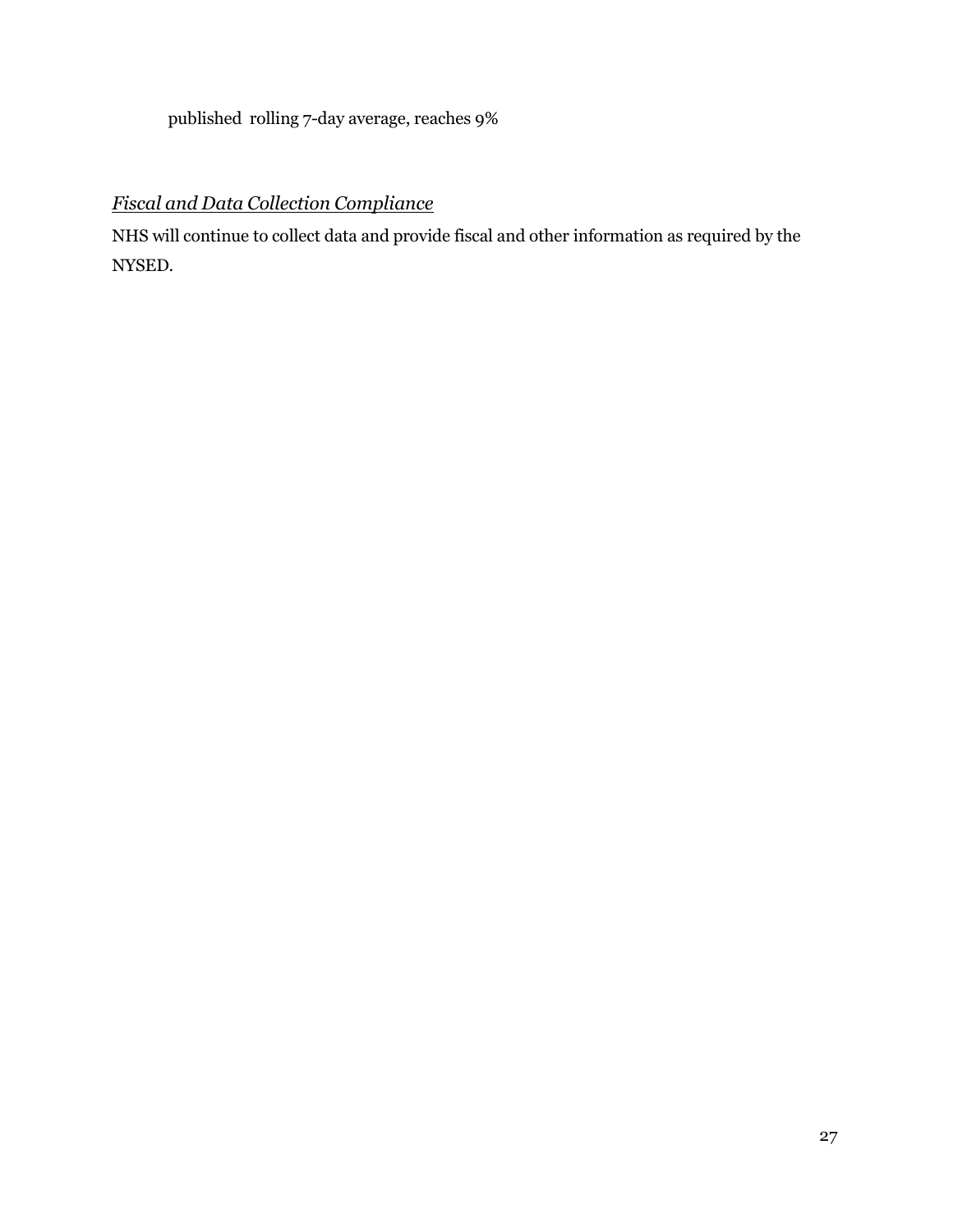# <span id="page-28-0"></span>**Section 9: Technology and Connectivity**

#### <span id="page-28-1"></span>*Access to Technology*

NHS provided a fully live, online school program from March 16th through June 2020 and is well-positioned to implement again as is appropriate.

In support of this, NHS has conducted surveys of parents and faculty to determine what access they have to technology and the internet. Each student is provided with a Chromebook that can be used in school or at home for remote learning. At the time of this report, 100% of our families and staff have high speed internet access at home.

Students who lose access to technology during a period of remote learning, or whose families prefer less screen time will be accommodated with alternate methods of proving their mastery of material. These include written or artistic work, phone conversations with the teacher, and/or parent-proctored written tests.

Should a need arise with a student where they need internet access but do not have any we would work collaboratively with the placing school district to be able to provide that access.

# <span id="page-28-2"></span>*Platforms and Security*

The pivot to online learning presented NHS with an opportunity. We elected to use Google Meet as our video conferencing platform. It easily integrated with Google Classroom and myNHS, as well.

We are reviewing security protocols across all aspects of our school technology. As we work to maintain and improve our data security, we will inform both the Board and the families of the school on our progress.

## <span id="page-28-3"></span>*Education for Families and Teachers*

Last Spring our tech staff did a tremendous job providing support for both families and teachers as we pivoted rapidly to remote learning. Having established a successful Google Meets platform, we now are in the position of simply providing "maintenance" support to families who need troubleshooting here and there with the technology.

Similarly, teachers are relatively well-equipped for remote learning. Tech staff have time built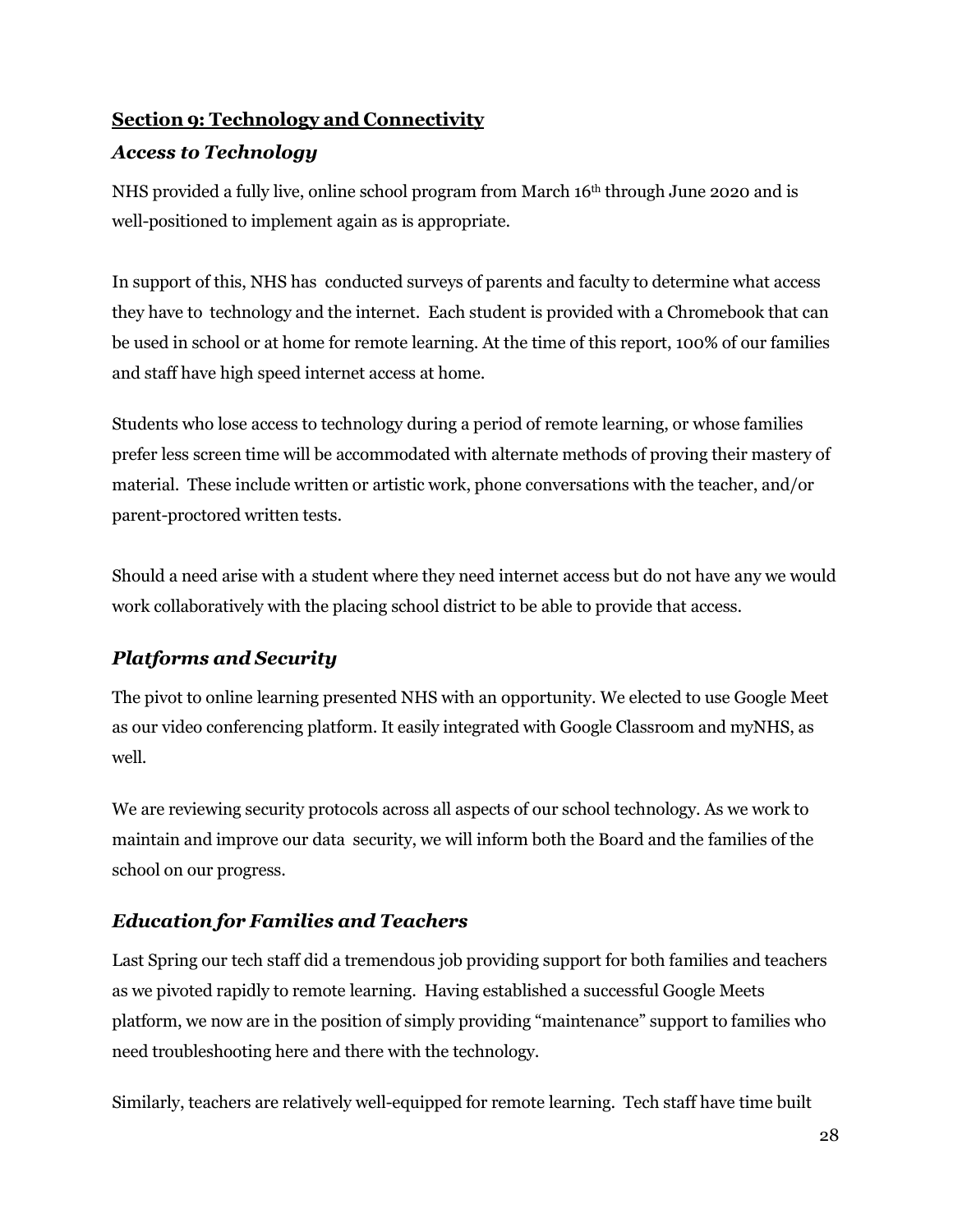into their job duties and schedules to work with students and teachers who are experiencing tech difficulties.

Professional development on the pedagogical side of remote learning will be provided in the form of articles, opportunities to attend NYSAIS-sponsored seminars on the topic, and time in our annual orientation week in the fall devoted to discussing and brainstorming together.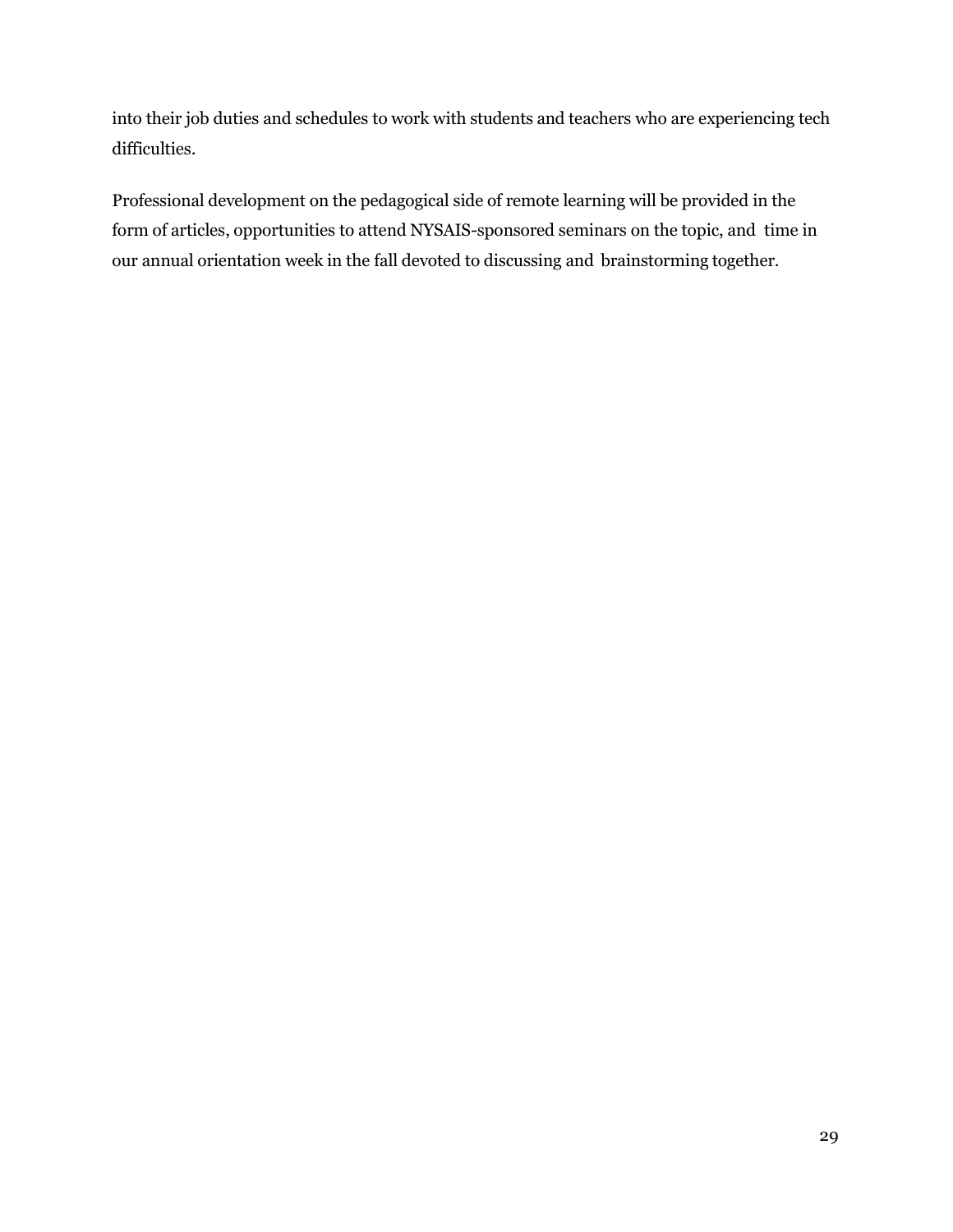#### **Section 10: Teaching and Learning**

Instruction will be aligned to NYS Learning Standards and NHS will continue its collaboration with Monroe BOCES #1 in the area of NextGen standard-implementation, regardless of whether instruction is happening in person, using a hybrid or remote models.

Equity is at the heart of all school instruction. All instruction will be developed so that whether delivered in-person, remotely, or through a hybrid model, there are clear opportunities for instruction that are accessible to all students. Such opportunities will be aligned with State standards and include daily live scheduled times for students to interact and seek feedback and support from their teachers during the advisory period at the end of the school day. In addition, students have the opportunity to communicate with staff via the Google Chats feature throughout the school day, should we be using that platform for instruction.

NHS will communicate with families via email, myNHS portal, social media and mailings. Students and families may also contact the school and teachers via phone, email, myNHS, google forms of communication, or the Remind app.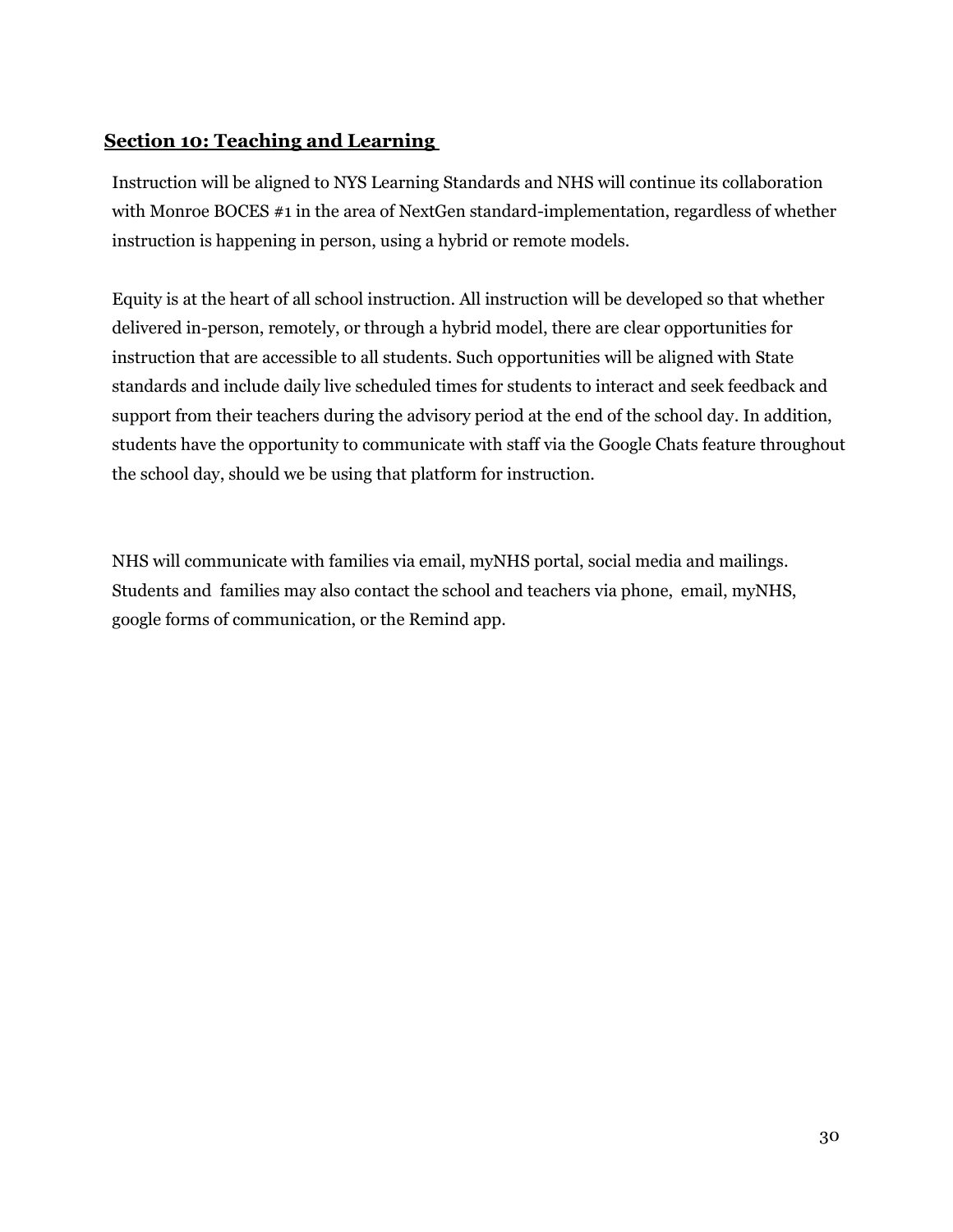#### <span id="page-31-0"></span>**Section 11: Special Education**

As educators and policy makers across a wide range of fields have rightly noted, students with special needs and/or learning differences need extra attention and prioritization in the coming year. As a NY state approved, non-public special education school, the ability to provide safe, in person, instruction is our goal.

- We will provide FAPE no matter the model of service delivery
- We will protect the health and safety of our students
- We will continue to monitor students' IEP goals and delivery or related services (Speech Language and Counseling)
- Our teachers serve as advisors to our students. They communicate with families at a minimum of on a biweekly basis
- We consider parents to be equal partners in the education of their children. The student's advisor serves as a case manager and communicates with families. In addition, there are both 5 week and quarterly written grades and quarterly goal monitoring. Our Director of Education is responsible for collaborating with placing districts/CSEs to in order to meet IDEA requirements.
- Ongoing communication amongst parents, school and CSEs is a priority. The school will ensure access to the necessary accommodations, modifications, supplementary aids and services, and technology (including assistive technology.

#### <span id="page-31-1"></span>*Screenings and Assessments*

NHS conducts regular screenings and assessments of its students. We will prioritize any inperson learning time to conduct targeted assessments that were missed during the 2019-20 school year due to COVID. This will allow us to continue tracking and remediating gaps in student achievement, and basic skill acquisition for those who need further follow up.

However, we also recognize that our highest priority during the coming school year should be student well-being, and that standardized assessments might be stressful to some students. We will therefore investigate alternate methods of assessment, including student observation and targeted individual assessments.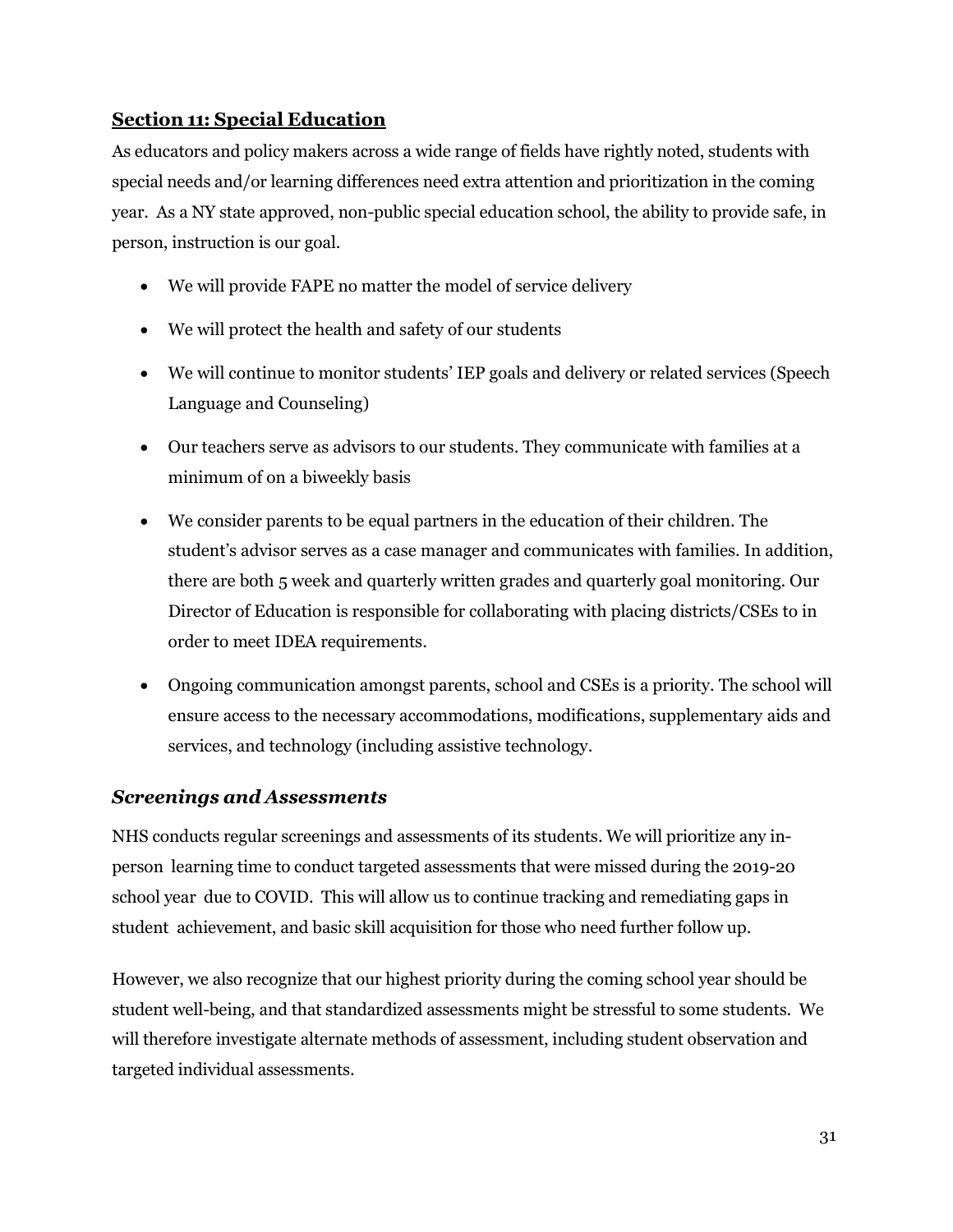# <span id="page-32-0"></span>**ELL Services**

At the time of this report, The Norman Howard School has no ELL students.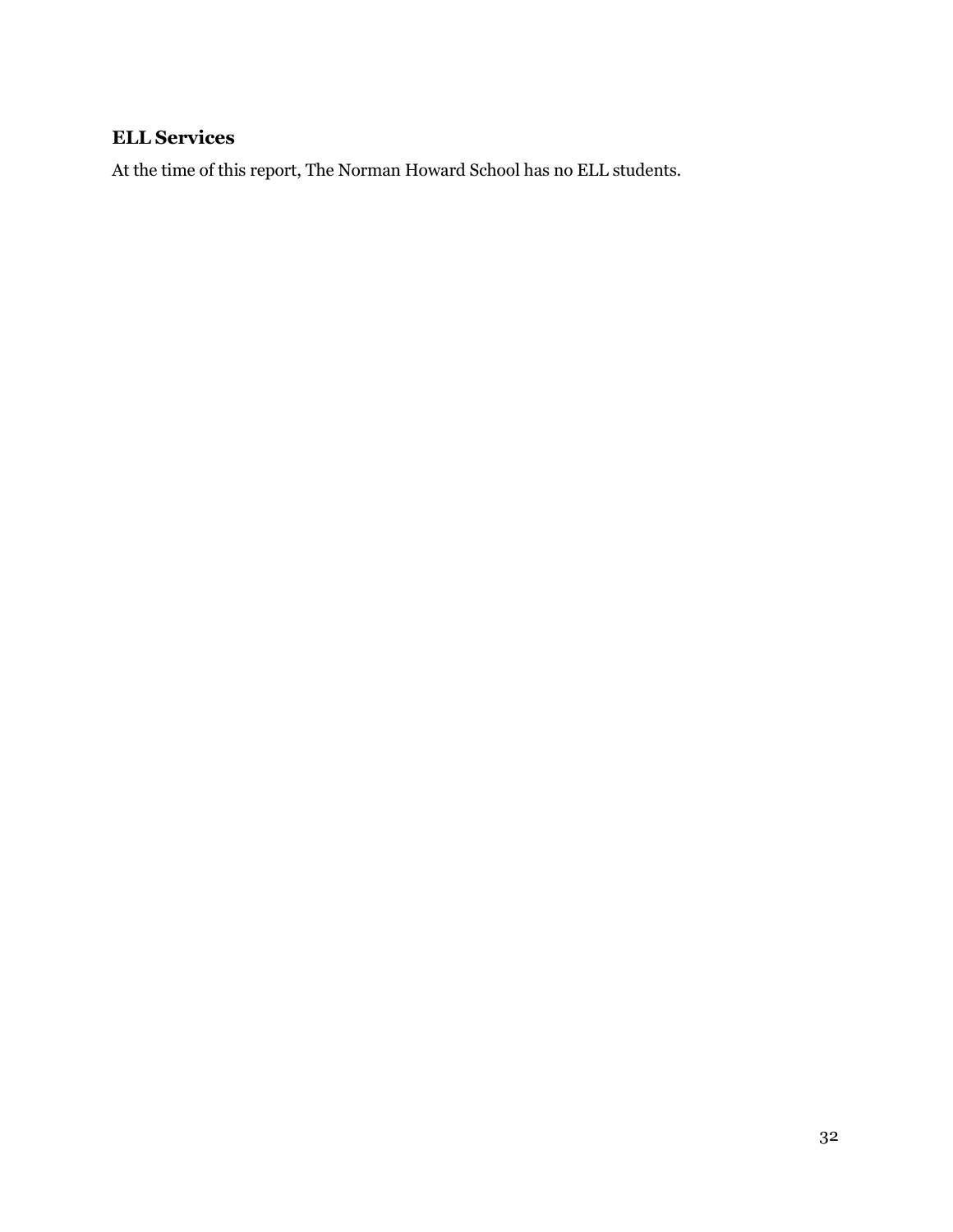#### <span id="page-33-1"></span><span id="page-33-0"></span>**Section 12: Certification, Incidental teaching and Substitute teaching**

• The Norman Howard School requires all staff to be certified by NYS in appropriate certification areas.

#### <span id="page-33-2"></span>*Professional Evaluation and Development*

Most evaluation plans were completed before shutdown. Teachers completed self-reflections on their lessons and they were provided feedback from administration. In person meetings were held to discuss the feedback.

In the upcoming school year, we will continue our work with Monroe BOCES #1 on continuation of Next Gen standards, and Children's Institute for schoolwide implementation of Social-Emotional Learning. Professional development will be delivered in person whenever possible, following social distancing guidelines. If necessary, Professional Development will continue via teleconferencing.

Teacher feedback will be gained through surveys, self-reflections, observations, and lesson plans.